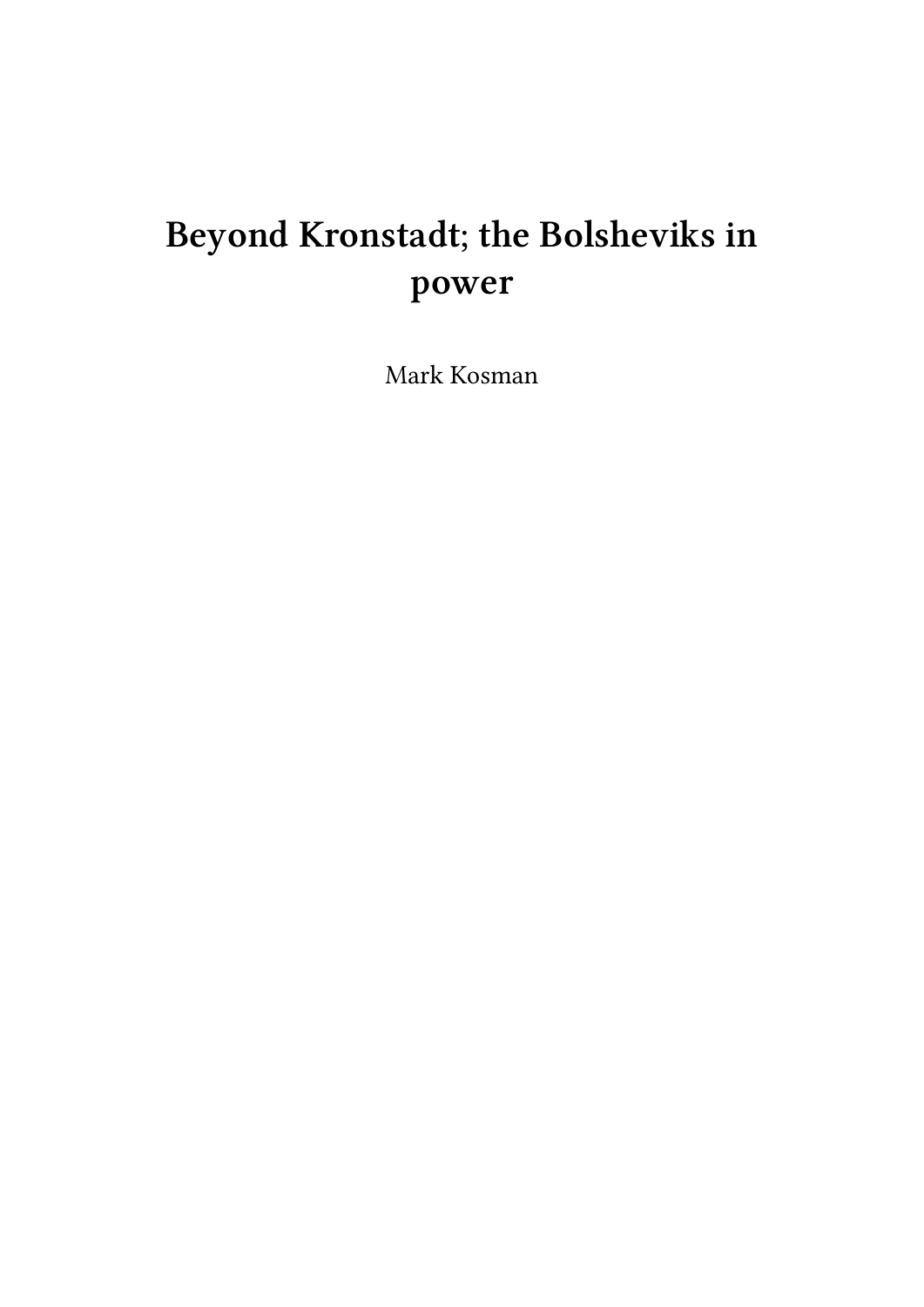# **Contents**

|                                                                                                   | 4              |
|---------------------------------------------------------------------------------------------------|----------------|
|                                                                                                   | $\overline{4}$ |
|                                                                                                   | 6              |
|                                                                                                   | 7              |
|                                                                                                   | 8              |
|                                                                                                   | 10             |
|                                                                                                   | 11             |
|                                                                                                   | 14             |
|                                                                                                   | 16             |
| 'War Communism'                                                                                   | 17             |
|                                                                                                   | 19             |
| The descent into 'Stalinism'                                                                      | 21             |
| Trotsky<br>ists and the Bolsheviks in power<br>$\ldots \ldots \ldots \ldots \ldots \ldots \ldots$ | 23             |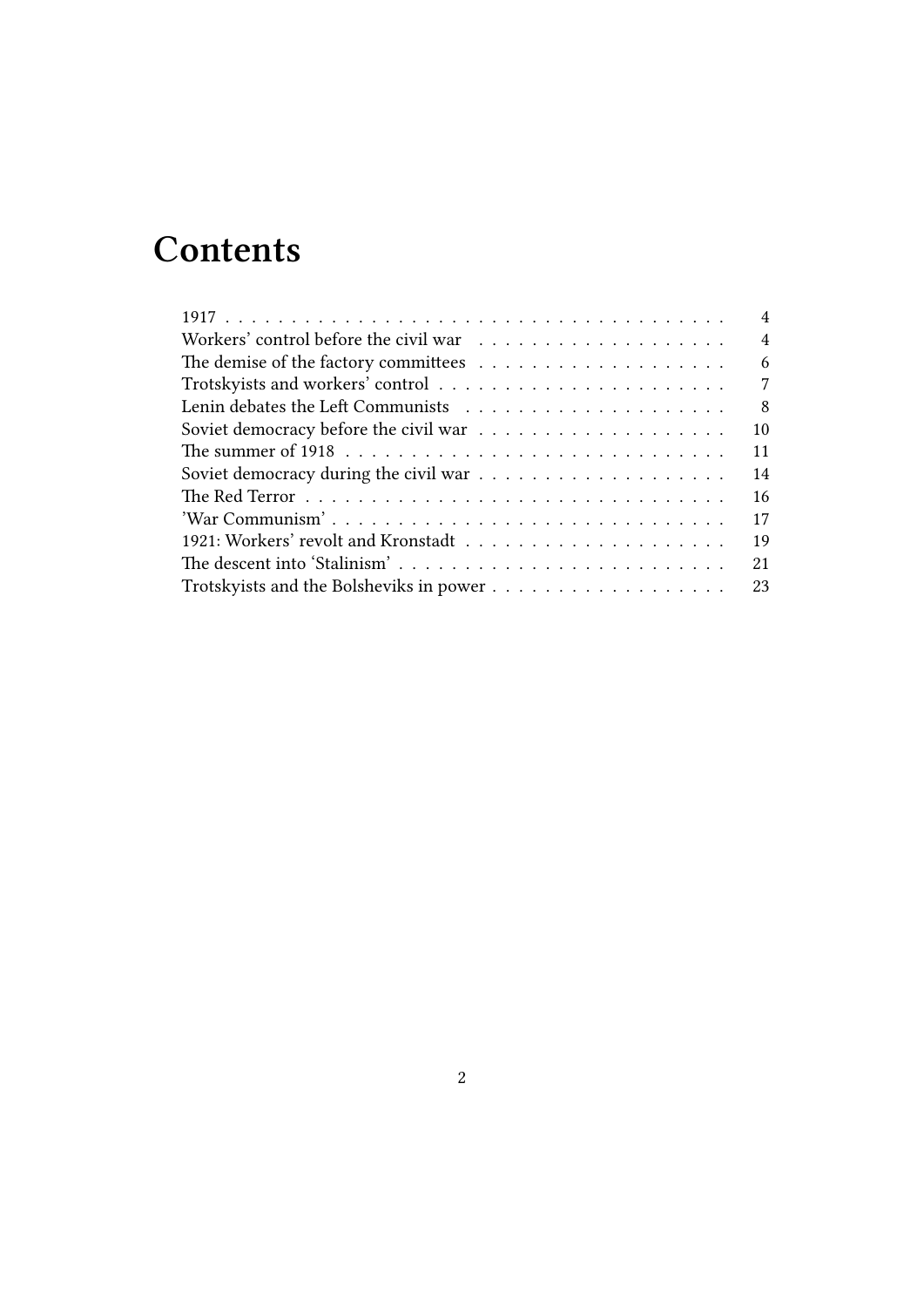An understanding of the Russian revolution is vital for any understanding of why the left failed in the  $20<sup>th</sup>$  century. Yet most discussion amongst revolutionaries never goes beyond the usual argument about the Kronstadt rebellion.

The left's present crisis has forced rethinking in some circles but many of us continue to cope with isolation by clinging onto our respective traditions. Anarchists and libertarian communists emphasise the Bolsheviks' authoritarian policies, blaming them for the revolution's failure, while underestimating the difficulties of constructing a new society in an isolated country devastated by civil war. In contrast Trotskyists blame these material conditions exclusively for the revolution's degeneration, dismissing most left-wing criticisms of the Bolsheviks as giving comfort to the right.

However it seems self-evident that there were ideological and material factors in the revolution's degeneration and any serious evaluation of the issue should take account of both. Unfortunately on the rare occasions when this dispute might have developed further, such as when Maurice Brinton debated Chris Goodey in *Critique*, the discussion was never continued.

This is especially unfortunate because, since the 1980s, there has been an ever growing literature on the social history of the period; with work such as S.A.Smith's book on the factory committees or William Rosenberg and Jonathan Aves' writing on the strike waves of 1918 and 1921. Though many social historians have some sympathy with the Bolsheviks, much of their work has been overlooked by the left. Nevertheless an ex-member of the International Socialists, Sam Farber, has used some of this material to provide an interesting, if flawed, critique of the Bolsheviks in *Before Stalinism; The Rise and Fall of Soviet Democracy*. This book complements Carmen Sirianni's earlier work, *Workers' Control and Socialist Democracy; The Soviet Experience*, by analysing not only the economic but also the political dimensions of Bolshevik rule.

This article is a further attempt to return to this social history to help develop a revolutionary politics that can break from the tragedies of  $20<sup>th</sup>$  century socialism. It will show that Bolshevik policies were problematic from the start. In 1917 Lenin argued that, as private capitalism could not develop Russia, a revolutionary state would have to use 'state capitalism' to build the prerequisites for the transition to communism. This approach was always likely to come into conflict with the working class. Then, as the revolution failed to spread outside Russia, the Bolsheviks imposed even more external discipline on workers, effectively abandoning Marx's insistence on "the self-emancipation of the working class".

This concept of "self-emancipation" implies that the working class can only create communism by freely making and defending the revolution themselves. So the action of workers taking day-to-day control of every aspect of society is itself the essence of the revolutionary process. Considerable compromises with the ideals of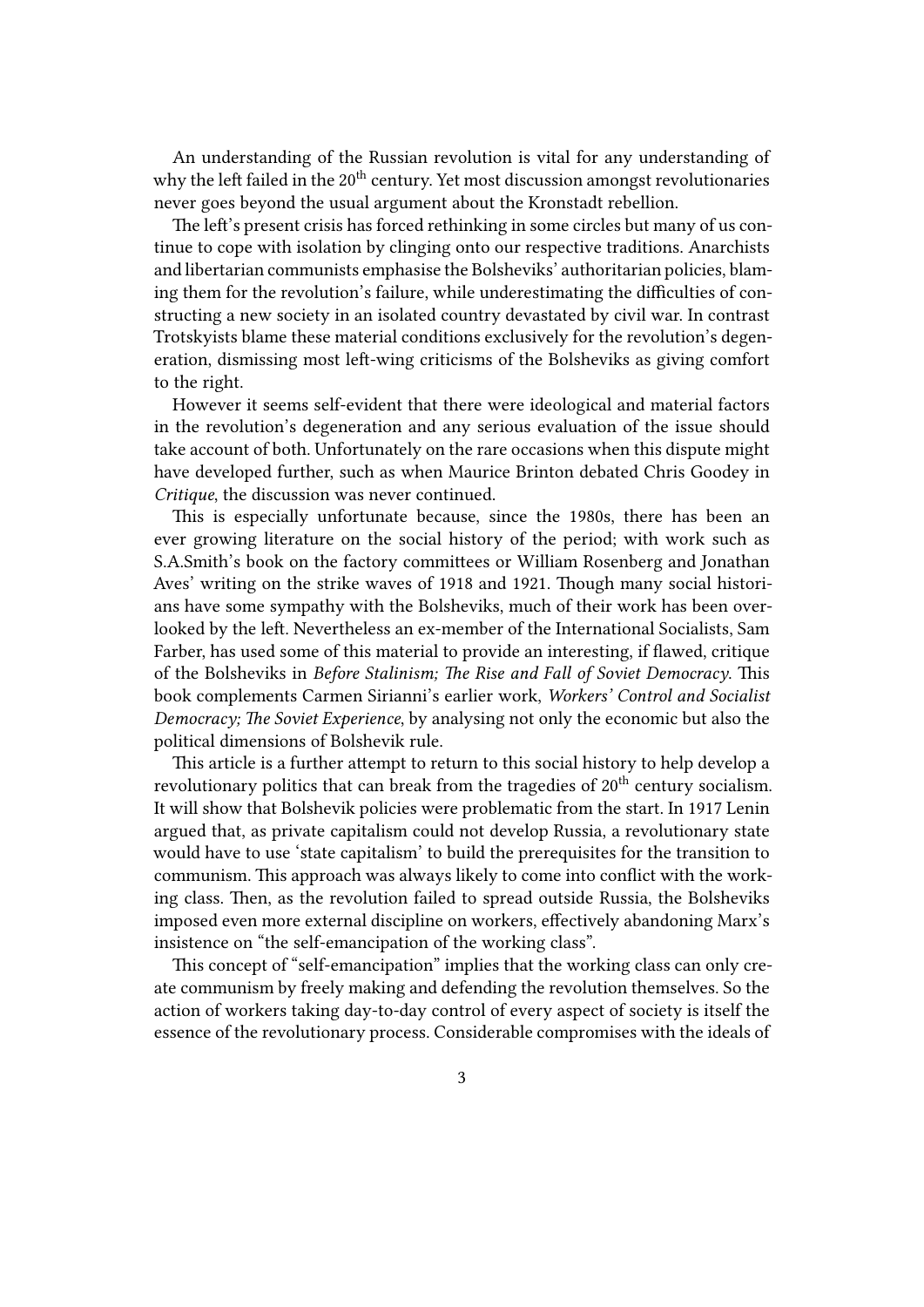self-emancipation were inevitable in the crippling conditions of the Russian revolution, but the extent of such compromises is the extent to which any proletarian revolution is defeated. This article will show that the 'compromises' made by the Bolshevik leadership were so opposed to workers' self-emancipation that the main responsibility of contemporary revolutionaries should be to supersede rather than emulate their political theories. Those who defend the crimes of capitalism have no right to criticise Bolshevik policies but revolutionaries have a duty to do so.

#### <span id="page-3-0"></span>**1917**

The collapse of Tsarist autocracy during the First World War led to an explosion of new popular institutions from cooperatives to cultural organisations. By October 1917 there were 900 workers' councils or soviets, controlling everything from housing to hospitals. There were also more than 2,000 elected factory committees which were even more powerful because they had been compelled to supervise the factory owners and production.

The Bolshevik party was dwarfed by these bodies and was often overtaken by the rapid radicalisation of workers. However, unlike the reformist Mensheviks or the peasant oriented Socialist Revolutionaries (SRs), it had not joined the repressive Provisional Government; a regime that had totally discredited itself by its failure to maintain living standards, authorise land seizures or provide peace. The openness and flexibility of the Bolshevik party allowed it to express workers' desire for a government of all the soviet parties. On 25 October it organised the overthrow of the Provisional Government and set up a Soviet government headed by Lenin.<sup>1</sup>

#### <span id="page-3-1"></span>**Workers' control before the civil war**

Once in power the overriding concern of the Bolshevik leadership was the revival of industry to overcome a largely feudal crisis-ridden society. To this end they proposed to nationalise the largest monopolies, initially leaving the rest of industry under capitalist ownership combined with both government and workers' control. This was consistent with Lenin's arguments before October that "socialism is merely state-capitalist monopoly *which is made to serve the interests of the whole people* and has to that extent *ceased* to be capitalist monopoly."

He later said, "we recognise only one road — changes from below; we wanted the workers themselves, from below, to draw up the new, basic economic principles."

<sup>1</sup> S.A.Smith in **H.Shukman**, *The Blackwell Encyclopaedia of the Russian Revolution;* **Goodey**, *Critique*, n3**;** R.Suny in **D.Kaiser**, *The Workers' Revolution in Russia,* 17.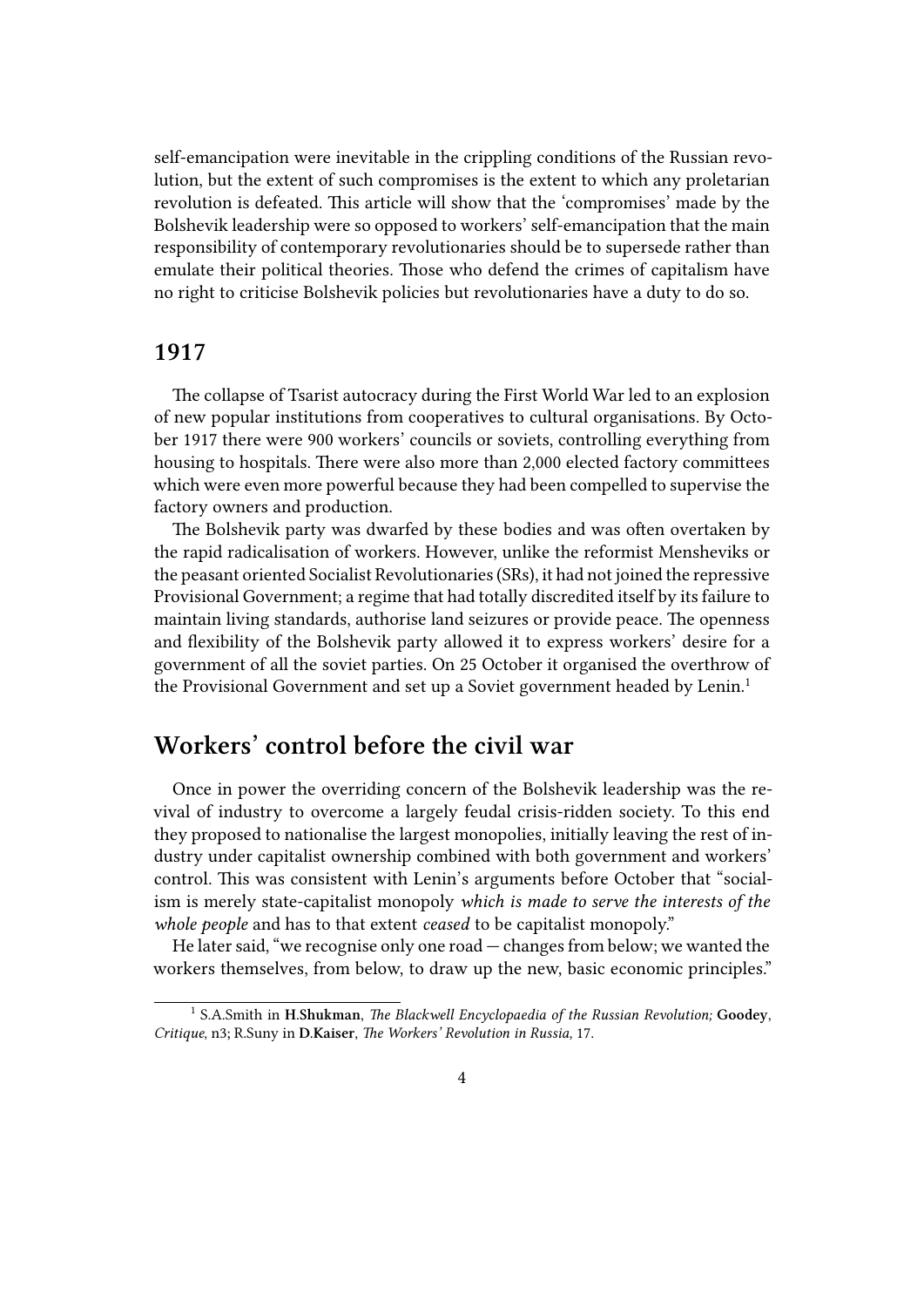But, like the Second International he came from, Lenin never developed a consistent theory of workers' self-management, tending to only advocate "inspection", "accounting and control" by workers of the decisions of others.<sup>2</sup>

So on the first day of the new government Lenin asked the ex-Menshevik Larin to begin negotiating with capitalists to set up state-capitalist trusts. He also met with the mainly Bolshevik leaders of the Petrograd Central Council of Factory Committees (**PCCFC**) to discuss their proposal for a central Supreme Economic Council (**SEC**) to coordinate the economy. Lenin was interested in their proposal but he declined to make it official and instead drafted a decree which stressed issues of local workers' supervision that the Petrograd factory committees probably already took for granted. This decree did state that the committees' decisions would be binding on the employers but it also said they could be annulled by the trade unions. $3$ 

By November Lenin's document had developed into an official decree whereby the factory committees were now subject to the All-Russian Council of Worker's Control (**ARCWC**). This body was dominated by representatives from the soviets, cooperatives and the trade union council. It consequently produced instructions that subordinated the committees to the unions and stated that the employers, not the committees, controlled production.

The committee leaders accepted this official decree but they ignored the ARCWC. They then issued quite different instructions which called for the committees' decisions to be binding on management and for the committees to unite into a hierarchy of federations to coordinate the economy. These instructions had considerable support amongst both workers and Bolsheviks. However Lenin never made them official and by December his government had set up its own version of an SEC. This body had a minority of committee representatives, no real accountability to the committees and it was always overshadowed by the Commissariats.<sup>4</sup>

These differences over workers' control took place in the context of a deepening of the economic crisis that had provoked the revolution in the first place. Putilov workers appear to have gone on strike from as early as December and the new authorities soon turned to the idea of increasing discipline. They attempted to prohibit alcohol and an indication of Lenin's thinking, only nine weeks after October, can be found in a draft article in which he wrote:

*not a single rogue (including those who shirk their work) to be allowed to be at liberty, but kept in prison, or serve his sentence of compulsory labour of the hardest*

<sup>2</sup> Lenin, *Collected Works* (henceforth *LCW*) v25, 361–4; v26, 467–8; **S.A.Smith**, *Red Petrograd*, 228. See *Radical Chains* no.3 on Lenin's views before October.

<sup>3</sup> C.Sirianni, *Workers' Control…,* (henceforth **Sirianni**), 150–1, 116, and *Economic and Industrial Democracy* v6n1 (henceforth **Sirianni**, *Economic*), 65; *LCW* v26, 264–5.

<sup>4</sup> Smith, 209–14, 259; Sirianni, 100–1, 116–20; **T.Remington**, *Building Socialism in Soviet Rus-*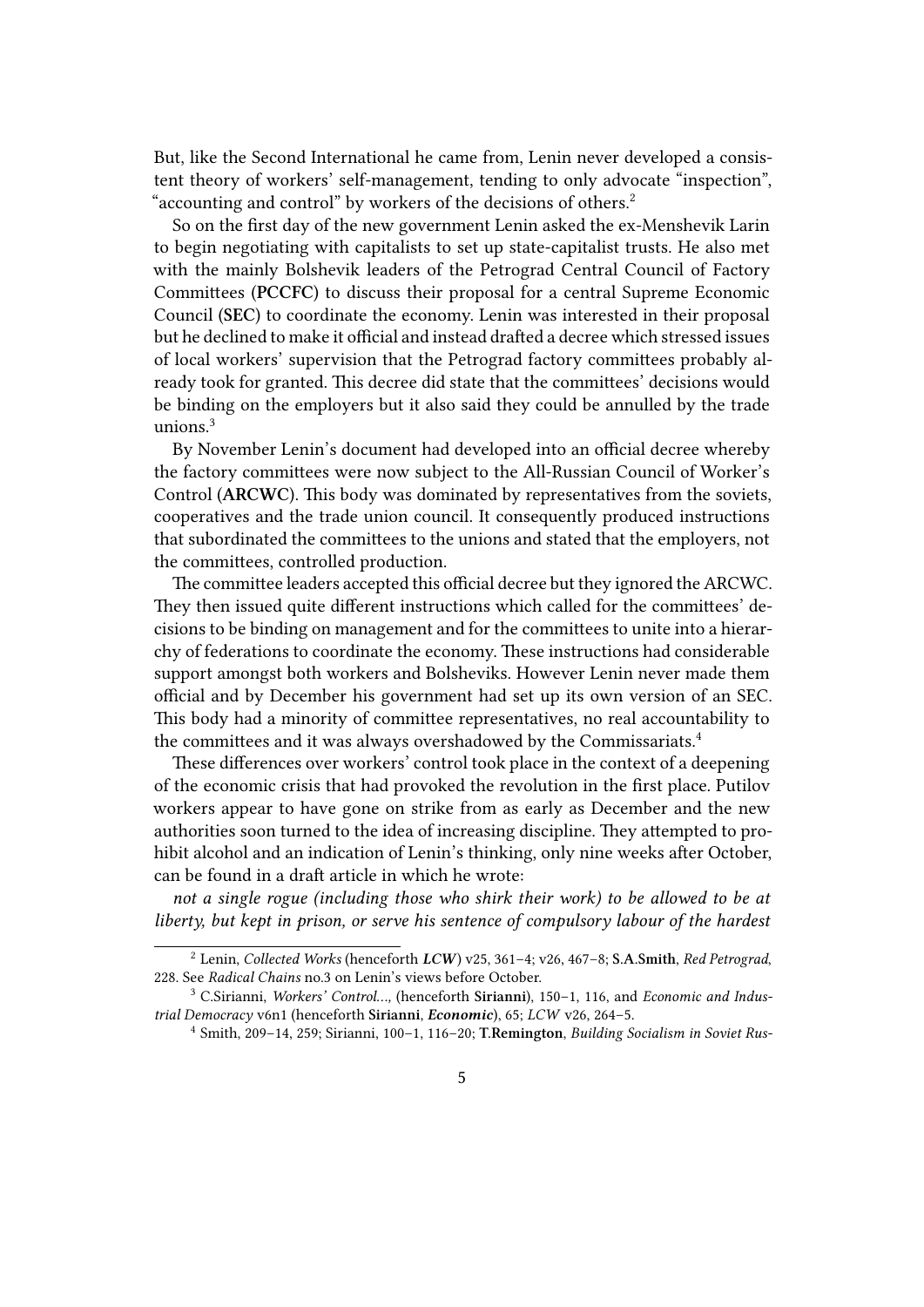*kind… …* [In order to] *clean the land of Russia of all vermin…In one place half a score of rich, a dozen rogues, half a dozen workers who shirk their work (in the manner of rowdies, the manner in which many compositors in Petrograd, particularly in the Party printing shops, shirk their work) will be put in prison…In a fourth place, one out of every ten idlers will be shot on the spot.*"

With the war ending, the Bolsheviks now found themselves presiding over the collapse of much of Petrograd's war related industry. There was a major crime wave and in January 1918 a severe cut in the bread ration led to a mass exodus from Petrograd to find food. Meanwhile the policy of retaining capitalist owners in the factories encouraged conflicts that only exacerbated this crisis. Owners increasingly refused to submit to workers' control. They sabotaged production or fled so forcing the committees to take over a number of factories and insist on their nationalisation. Yet, unable to take responsibility for every factory, the new government strongly opposed these actions and made repeated attempts to outlaw unauthorised takeovers. By the spring only sixteen Petrograd companies had been formally nationalised.<sup>5</sup>

# <span id="page-5-0"></span>**The demise of the factory committees**

The factory committees had set up the Red Guards and had been the first workers' organisations to support Bolshevik policies in 1917. Involved in the day-to-day running of the factories they also had more experience at managing industry, and, as S.A.Smith says, the committee leaders were "the most vocal section of the party pressing for a system of central economic planning". Nevertheless the unions soon persuaded Lenin that the committees suffered from too much localism and should be subordinated to themselves.<sup>6</sup>

There certainly were cases of localism, of committees selling factory stock or hoarding resources. But the PCCFC tried hard to counter these tendencies. It distributed materials and fuel and set up organisations for technical advice. There were similar councils in fifty other cities and a national congress had elected an All-Russian Centre as early as October. Furthermore the committees were not re-

*sia*, 38–45; Remington in **D.Koenker**, *Party, State and Society in the Russian Civil War*, 213–5, 228.

<sup>5</sup> **G.Shkliarevsky**, *Labour in the Russian Revolution*, 150*;* S.White, *Russia Goes Dry*, 17; *LCW* v42, 53, 503; Smith, 239; Sirianni, 123. R. Service says these print workers were Mensheviks who threatened strikes against press restrictions. *Lenin, a Political Life* v2, 301–2.

<sup>6</sup> Sirianni, *Economic,* 79–80; Smith, 203–4, 226, 256–9; Smith in Kaiser, 71; **S.Malle**, *The Economic Organisation of War Communism,* 94–5; Sirianni, 130–3. Shkliarevsky (117–19, 172–5) claims that Lenin had only supported the committees because he needed an ally in the first weeks of the new regime. This might explain his lack of support for them once the Bolsheviks gained the allegiance of the trade union congress in January. G.Swain, *Sbornik*, n12.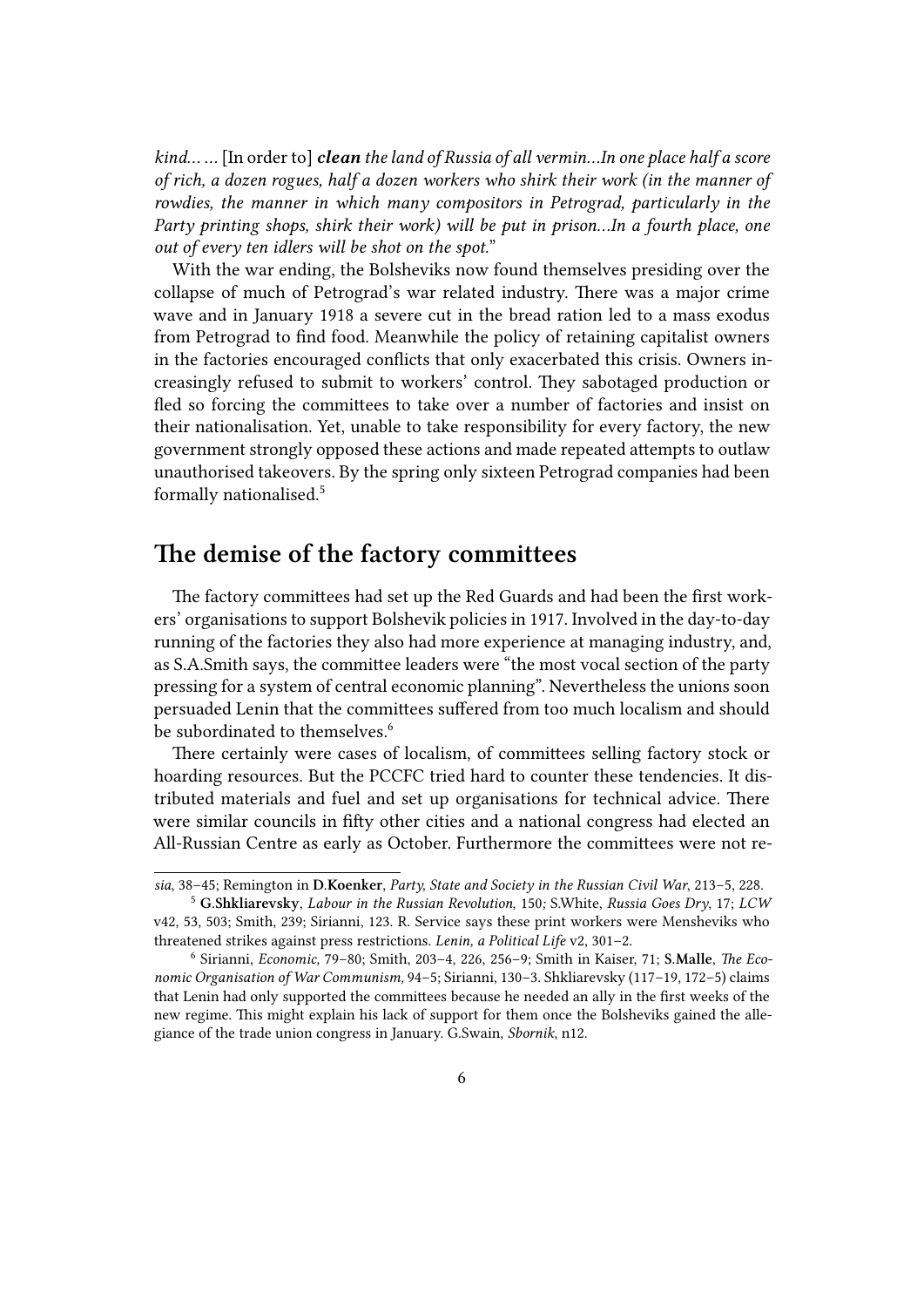luctant to impose work discipline and a number even used armed guards to enforce order. All their official instructions specified the retention of technical specialists and some managed to double or treble production levels to those of 1916 and beyond. Indeed it was primarily due to PCCFC efforts that Petrograd's industry did not totally collapse that winter.<sup>7</sup>

The PCCFC did have major problems coping with the crisis but so too did the Commissariats and the SEC.These bodies had little knowledge of the local situation and often gave orders that contradicted each other, so encouraging factories to ignore the centre. In other words the government's attempts to centralise actually led to localism.<sup>8</sup>

In January the trade union congress endorsed the ARCWC instructions and called for industrial reconstruction based on foreign investment and Taylorism. The leading Bolshevik Zinoviev explicitly rejected the right to strike and asked the congress to "proclaim the trade unions state organisations". The Bolshevik union leader Ryazanov also called on the factory committees to choose "suicide" and a week later the party leadership persuaded the last factory committee conference to dissolve the committees into the unions.<sup>9</sup>

Although the committee leaders accepted this absorption into the unions they still did not want to be subordinated to them and their conference proposed that the committees themselves should elect union boards. It reaffirmed their more radical workers' control proposals and demanded the complete nationalisation of industry. However at this time the government was more concerned with trying to set up joint trusts with capitalists and a number of Bolsheviks were even favourable to some reprivatisation of the banks. Indeed it seems to have required considerable opposition from both metalworkers and the large Left Communist faction in the Bolshevik party to end negotiations with the metal industry owners in April.<sup>10</sup>

# <span id="page-6-0"></span>**Trotskyists and workers' control**

The Bolshevik leadership's attitude to the factory committees and selfmanagement is the classic example of thinking limited by the Marxism of the Second International. Yet no contemporary Trotskyists have any real doubts about

<sup>7</sup> Sirianni, *Economic,* 72–77; Sirianni, 109–15; Smith in Shukman, 23; Smith, 247, 260; Malle, 101. Factory committees even called for labour conscription.

<sup>8</sup> Sirianni, *Economic,* 72–3; Sirianni, 118–20; **W.Rosenberg**, *Slavic Review* v44n2, 227 (also in Kaiser).

<sup>9</sup> Smith, 218–21; Sirianni, 125–7.

<sup>10</sup> Sirianni, *Economic,* 65; Smith, 222–5, 239–40; **M.McAuley**, *Bread and Justice; State and Society in Petrograd 1917–22*, 216; Sirianni, 151–3; **R.Pipes**, *The Russian Revolution*, 676–7; Malle, 56–7, 159; E.Carr, *The Bolshevik Revolution* v2, 90n, 253.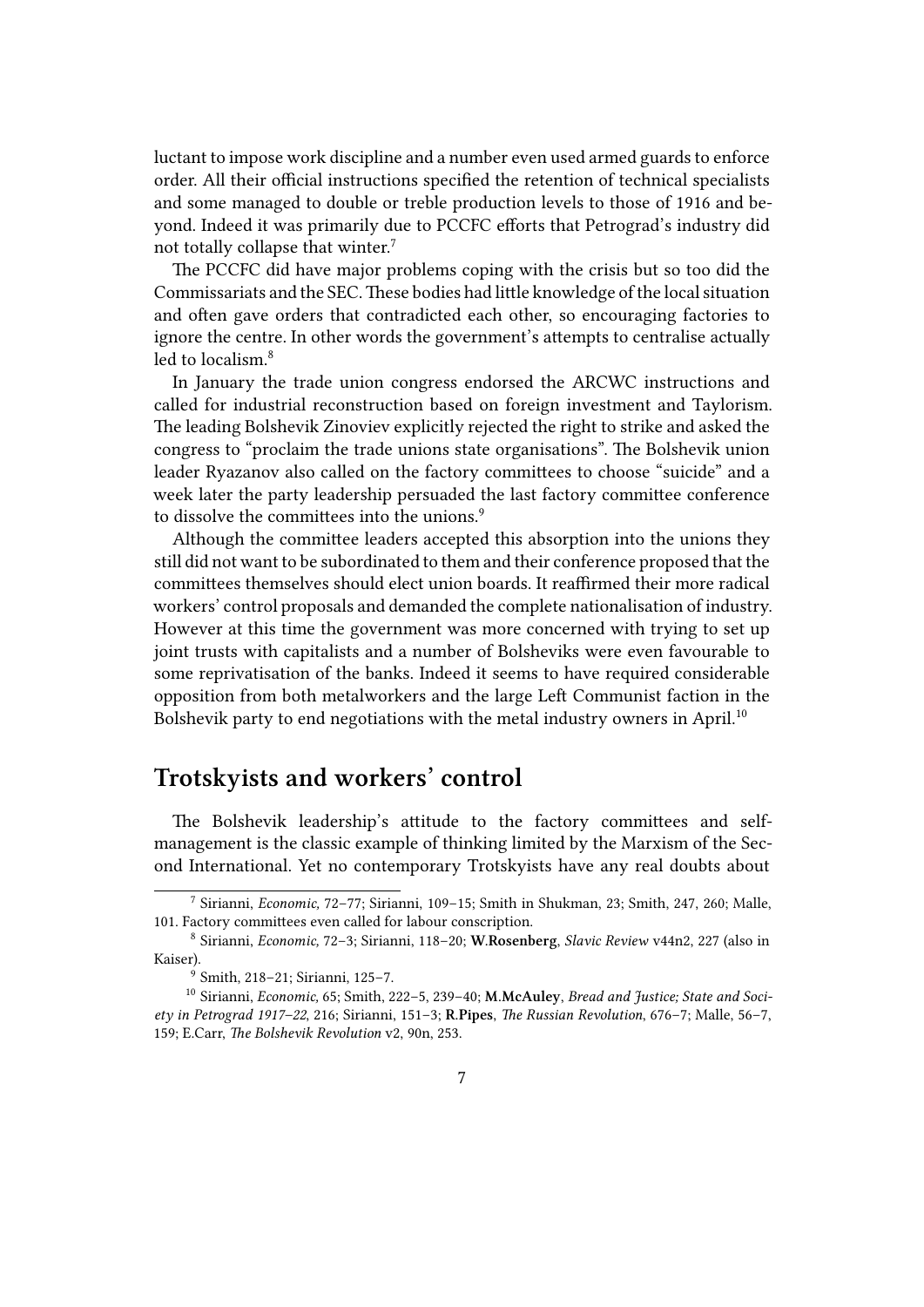their initial state-capitalist programme and most simply denigrate the committees as localist. In *Critique* no.3 Goodey does accept that the committees wanted to build a centralised economic apparatus. But he also argues that, if there was an embryonic bureaucracy in 1917, the committees were very much part of it. He points out that the committee leaders often successfully resisted re-election, that many supported centralisation during the civil war and that some became supporters of Stalin. In other words the isolation of the revolution encouraged bureaucratic tendencies at every level and these should not be blamed on the Bolshevik leaders.

These are powerful arguments. On the other hand they do not excuse the fact that all the plans of the Bolshevik leadership were considerably less democratic than those of the committees or that the leadership failed to insist on democracy in the committees. The attitudes of the committees did degenerate but so too did the attitudes of officials in every part of the new state, including Lenin and Trotsky. Goodey fails to recognise that their views were as restricted by historical conditions as those of the committee leaders.

The committees also did use quite severe discipline. But at least this had an element of self-discipline unlike that imposed by the state. Furthermore the committees had the potential to try to create a system of self-management that would have slowed the process of degeneration. As the Bolshevik Tsyperovich said in 1927: "there are still more than a few old factory committee men who think, in essence, that the committees … contained within themselves enough for a further development along their original lines."<sup>11</sup>

Other Trotskyists imply that it was right to bypass the factory committees because the soviets were more representative of the whole population. Not only does this approach underestimate the rapid decline of soviet democracy itself, it suggests that alienation from the means of production could have been significantly reduced by allowing workers to occasionally take part in national planning. Yet people would still have suffered the same relations at work as they do under capitalism. Certainly you cannot build communism in one country. However it should be obvious to Marxists that capitalists can hold considerable power, whether or not there is formal democracy, by owning the means of production but workers can only do so if they democratically control production.

#### <span id="page-7-0"></span>**Lenin debates the Left Communists**

The Brest-Litovsk peace treaty ceded three quarters of the Soviet state's iron and coal to Germany and, by the spring of 1918, half of Petrograd's work force was

<sup>11</sup> Goodey, 30–45 (and *Critique* n4 and 5); Smith, 203–8, 305; McAuley, 218.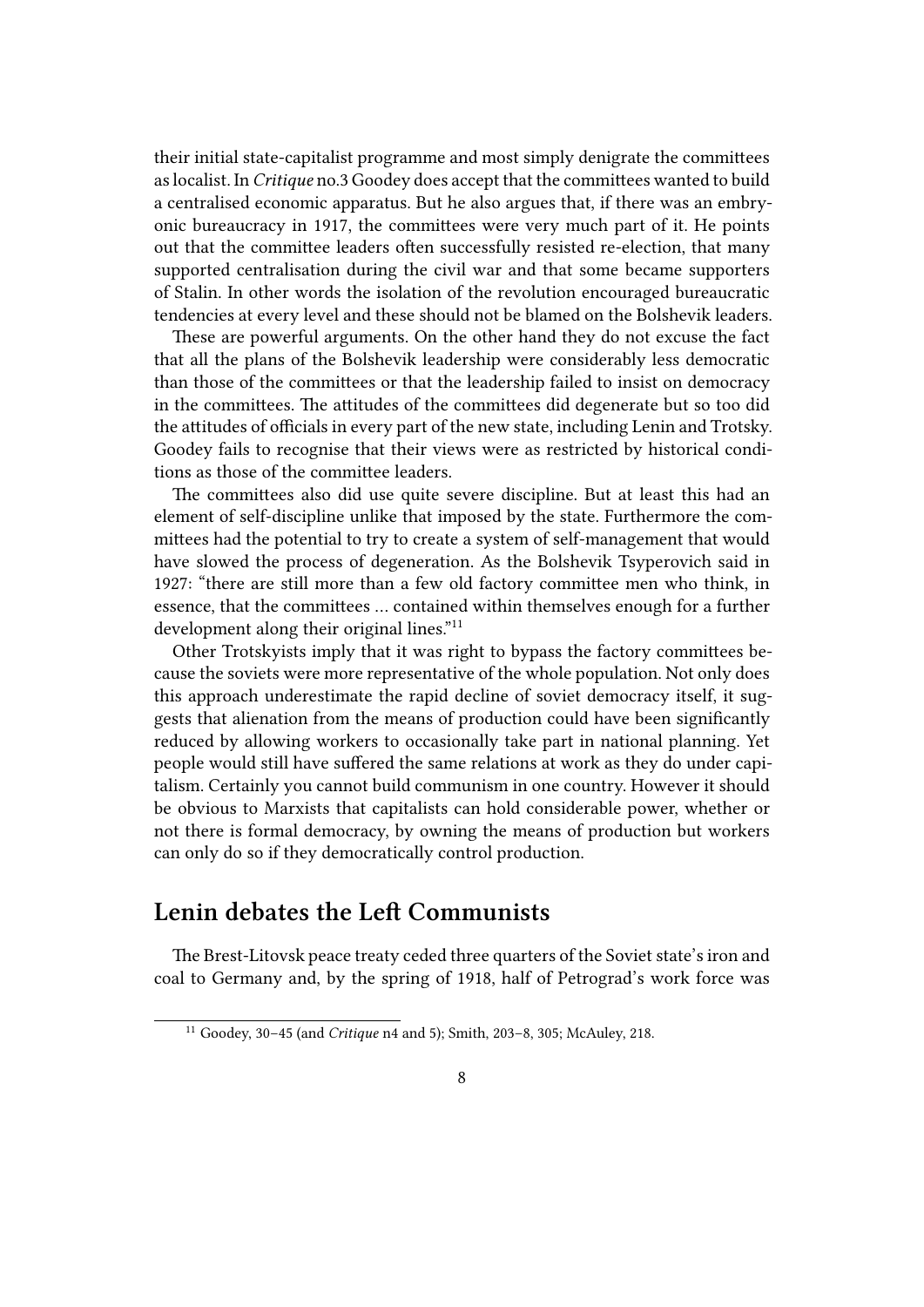unemployed. A debate then developed on how to survive this crisis while waiting for revolution in the West. Lenin argued that "we must 'suspend' our offensive" on capital because the priority was to organise production in the enterprises they had already expropriated. He began campaigning for 'one-man management' at work, claiming that there is "absolutely *no* contradiction in principle between soviet (*that is*, socialist) democracy and the exercise of dictatorial powers by individuals." He also wrote that: "We must learn to combine the 'public meeting' democracy of the working people  $-$  turbulent, surging, overflowing its banks like a spring flood  $$ with *iron* discipline while at work, with *unquestioning obedience* to the will of a single person."<sup>12</sup>

None of the Left Communist leaders, such as Bukharin, Preobrazhenski, Radek, Bela Kun or Osinsky, had supported the factory committees but their approach was not dissimilar. Osinsky argued that Lenin's programme of combining "capitalists and semi-bureaucratic centralisation" with "obligatory labour" would lead to "bureaucratic centralisation, the rule of various commissars, the deprivation of local soviets of their independence, and in practice the rejection of the type of 'commune state' administered from below." Having chaired the SEC, Osinsky appreciated the depth of the economic crisis but he still advocated an alternative system of economic democracy based on the economic councils.<sup>13</sup>

Unfortunately Lenin dismissed his arguments. In *'Left Wing' Childishness and the Petty Bourgeois Mentality* he wrote that: "While the revolution in Germany is still slow in 'coming forth', our task is to study the state capitalism of the Germans, to spare *no effort* in copying it and not to shrink from adopting *dictatorial* methods to hasten the copying of it."

In March the Bolsheviks resolved to adopt "mercilessly resolute, and draconian measures" to heighten discipline and Lenin said "punishment [for breaches of labour discipline] should go to the length of imprisonment". The authorities appointed Commissars to run a number of factories and they introduced "dictatorial" powers to try to contain the crisis on the railways. Preobrazhenski responded by warning that "the dictatorship of individuals will be extended from …the economy to the Russian Communist Party", and by May some Left Communists were indeed expelled.<sup>14</sup>

It took the threat of capitalists transferring enterprises to German ownership under the terms of the Brest-Litovsk treaty, as well as widespread workers' unrest, to finally compel the government to announce the nationalisation of all large-scale

<sup>12</sup> *LCW* v27, 245–6, 253, 267–71. Lenin was still defending local nationalisations in January but had clearly changed his mind by the spring.

<sup>13</sup> R.Daniels, *A Documentary History of Communism* v1, 100; Sirianni, 146–9.

<sup>14</sup> R.McNeal, *Resolutions and Decisions of the CPSU* v2, 48; *LCW* v27, 300, 338–40; v42, 86; Smith, 247–5; Malle, 112; *Critique* pamphlet n1, 'Theses of the Left Communists', 5; R.Kowalski,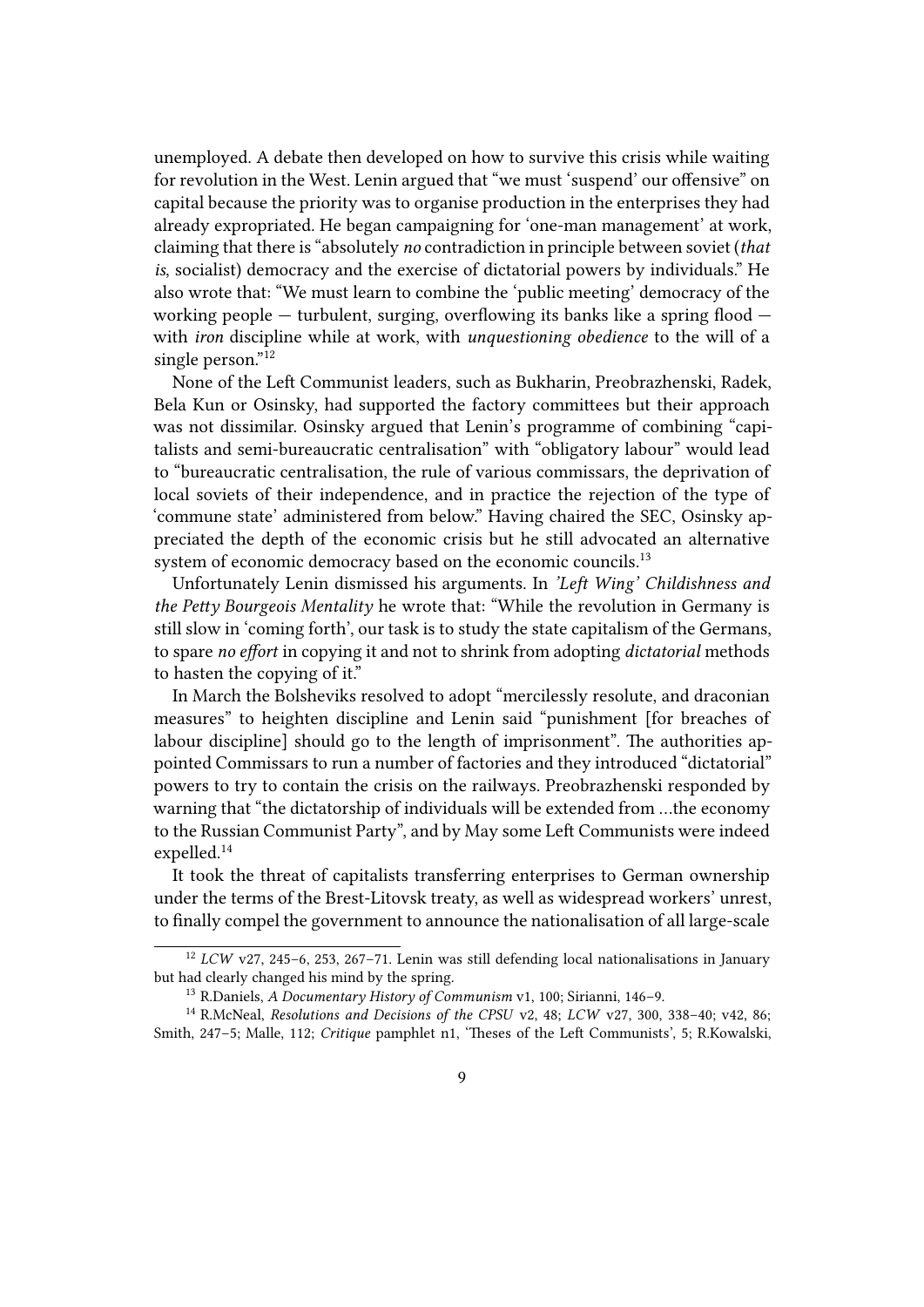industries in June. However nationalisation often led to factory committees being restricted to their original monitoring role and, once the civil war was under way in December, it was decided to appoint all management from above.<sup>15</sup>

# <span id="page-9-0"></span>**Soviet democracy before the civil war**

In contrast to their attitude to self-management the Bolshevik leadership did claim a commitment to soviet democracy. Their dissolution of the Constituent Assembly can be justified as a defence of this democracy and their coalition with the Left SRs had nationwide support. Nevertheless in his study of one of Petrograd's local soviets Alexander Rabinowitch points out that the breakdown of democratic practices … began almost at once after October." At a higher level the central government only submitted a fraction of its decrees to the Central Executive Committee of the national soviet. Eighty per cent of senior bureaucrats had been officials before the revolution and T.H.Rigby says that "the structural changes were scarcely greater than those sometimes accompanying changes of government in Western parliamentary systems."<sup>16</sup>

Despite some opposition, the authorities began absorbing the workers' militias into the Red Army from January 1918. Lenin removed the stipulation that enlistment should be voluntary and, with the failure to hold back the German army, Trotsky was soon trying to disband the soldiers' committees and end their right to elect officers.

Meanwhile the desperate economic crisis led to a significant fall in support for the Bolsheviks that winter. Party membership temporarily plunged by 70% and the subsequent increase in support for the Mensheviks and SRs led to members of these parties being driven out of some soviets. This may have been justified for the SRs but, although the Mensheviks were very hostile to the new regime, the majority of them had always kept to non-violent opposition. Indeed the Bolsheviks had some difficulty finding justifications to ban their papers and tried to do so merely

*The Bolshevik Party in Conflict,* 21. Shkliarevsky (188) cites Lenin saying: "Entrepreneurs should be entrusted with creating the norms of labour discipline".

<sup>15</sup> Rosenberg, 236; **D.Mandel**, *The Petrograd Workers…* v2*,* 378. Lenin angrily rejected proposals that workers in nationalised industries should elect the majority of their management boards even though they would still be subject to the SEC. Consequently the June congress of economic councils decided that only a third of management was to be elected by workers and the rest by the economic councils or the SEC. The SEC could permit the regional unions to nominate a third of management but union leaders were becoming increasingly dependent on the new regime for funding and jobs and the trade union council even opposed workers meeting during work hours. Smith, 241; Sirianni, 123–9,155–7, 213–7, 225–7; Malle, 115–7.

<sup>16</sup> Rabinowitch in Koenker, 153, 138; Sirianni, 204; T.Rigby, *Lenin's Government*, 51, 62.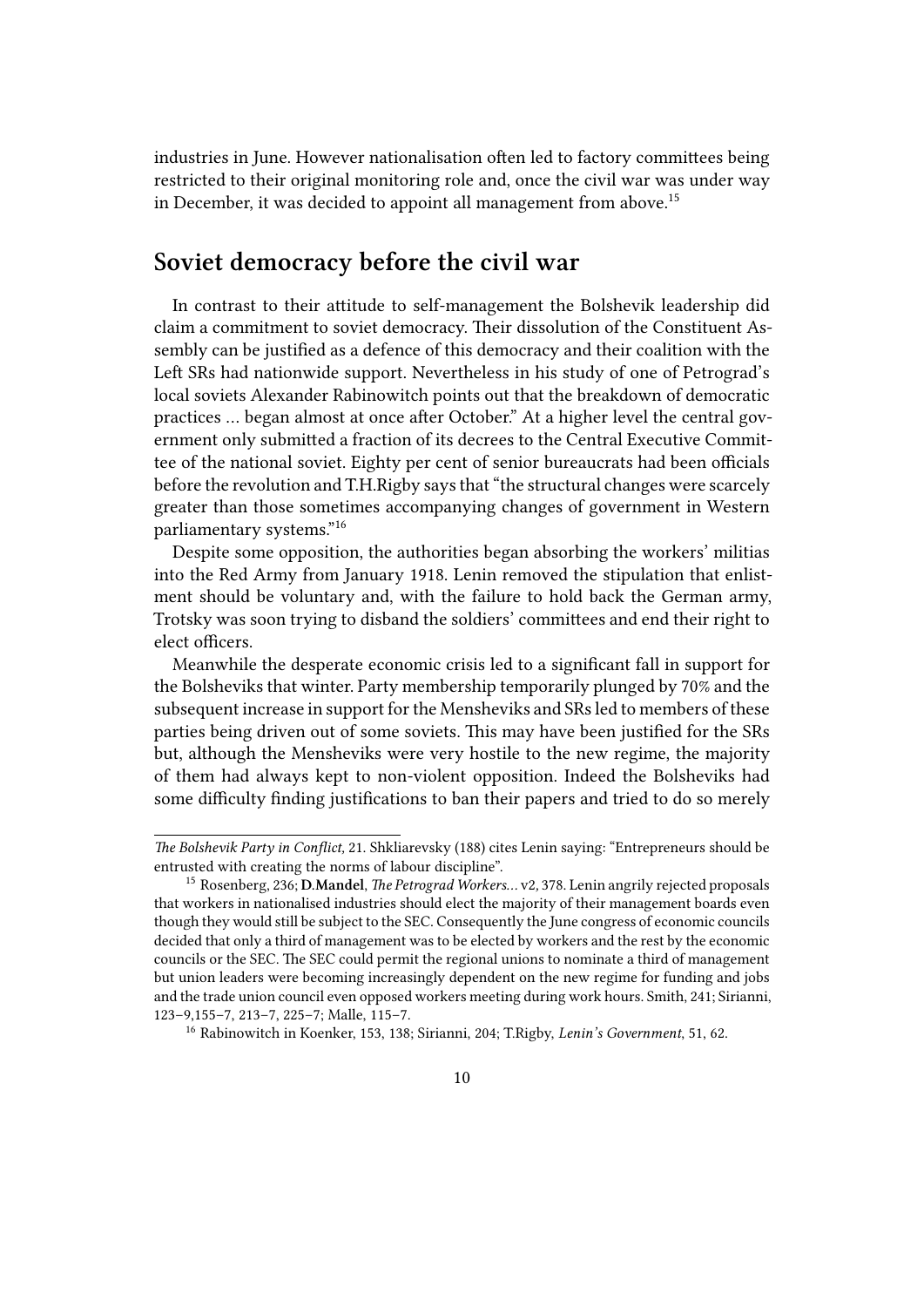on the grounds that they had reported about conflicts between workers and the government.<sup>17</sup>

Not surprisingly Menshevik and SR activists now argued that the soviets were no longer representative and by March they had set up an 'Assembly of Factory Representatives' in Petrograd. Its delegates blamed the economic crisis on everything from the factory committees to the government and even on the whole "experiment of soviet socialism". Ryazanov quipped that the situation seemed to be the direct opposite of that a year earlier and Bolshevik representation in the Kronstadt soviet fell from 46 to 29%. The party also lost every recorded election held in the provincial capitals that spring and the anti-Bolshevik historian Vladimir Brovkin shows that local Bolsheviks resorted to arrests, shootings and the forcible disbanding of many of the newly elected soviets.<sup>18</sup>

The first concerted action of the political police, the Cheka, took place at this time when they raided anarchist centres throughout Russia. In Moscow they raided 26 centres, leaving 12 Cheka agents and 40 anarchists dead in the process. These anarchists had been armed and could have posed some physical threat. On the other hand the leading Cheka official, Peters, has written that: "In Moscow in general at that time there was a peaceful mood, and the Moscow military commissariat even issued arms to the anarchist headquarters". So the raids certainly had a political motive and in May the authorities closed down several anarchist periodicals.<sup>19</sup>

#### <span id="page-10-0"></span>**The summer of 1918**

All the restrictions on workers' democracy described so far occurred *before* the full scale civil war. From May the Soviet government did have to deal with the first major clashes of that conflict but the war did not get going in earnest until October. Moreover the extent to which the Bolsheviks had lost popular support even before the first anniversary of October is striking.

Many Bolshevik workers left their factories to work or fight for the new state. However the fact that many of the remaining workers appear to have stayed away from its first May Day celebrations must have worried the new authorities. Against

<sup>17</sup> McAuley, 91–4, 62; Adelman, *Russian History* v9, 93; P.Kenez, *The Birth of the Propaganda State*, 43; R.Wade, *Red Guards and Workers' Militia…*, 318–29; Shukman, 186.

<sup>18</sup> **Farber**, *Before Stalinism…*, 22–3, 194–5; Remington, 101–5; McAuley, 94; V.Brovkin, *The Mensheviks after October* (henceforth **Brovkin**, *Mensheviks*)*,* ch.5; *LCW* v27, 126, 133, 272. Shkliarevsky (154) says Red Guards opened fire to disperse workers in Tula in January 1918 and Brovkin that 28 were shot that spring in the Urals.

<sup>19</sup> P.Avrich, *The Russian Anarchists,* 183–9; **R.Sakwa**, *Soviet Communists in Power, a Study of Moscow…,* 171. Serge later wrote that counter-revolutionaries had infiltrated these centres, but the Cheka did not justify the raids in these terms at the time.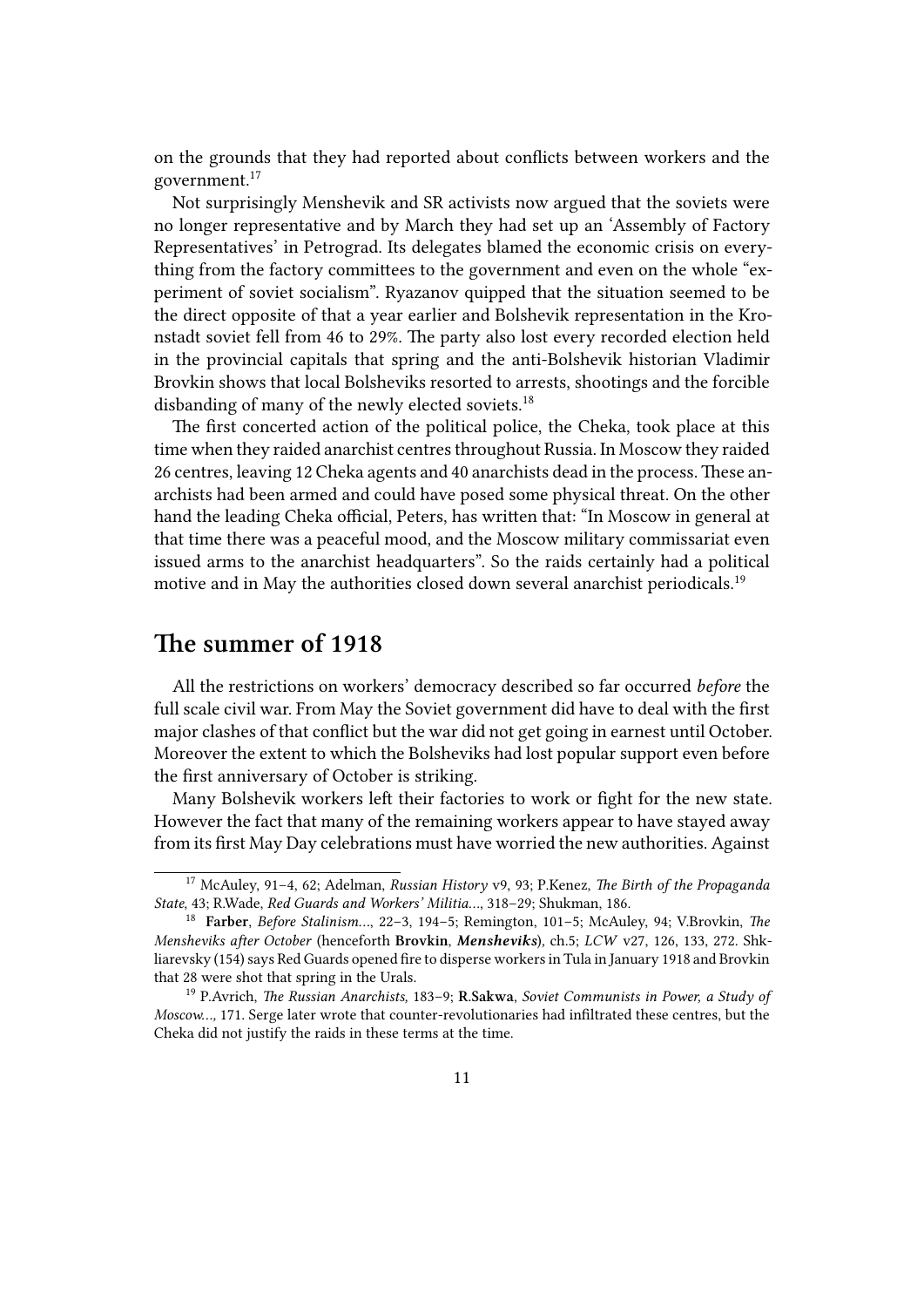the party's wishes Petrograd's local soviets now set up several "non-party" workers' conferences. At these meetings the delegates had many criticisms of the government's handling of the economic crisis as well as its requisitioning of grain from the peasants. Some also made demands for a more broad based government and the reconvening of the Constituent Assembly.

The killing of at least one worker at a demonstration for bread then led to several factory meetings making similar demands and taking strike action. This in turn led to arrests that helped provoke a wave of demonstrations, meetings and eighteen strikes, mainly against repressive acts such as shootings and censorship. Most of those involved in this agitation were metalworkers who had been major supporters of the Bolsheviks in October but had been severely affected by unemployment.<sup>20</sup>

Hunger was a major cause of this discontent. The Soviet state had lost a quarter of its arable land to Germany and this, combined with transport difficulties, led to a situation in which during some months only 6% of the grain allocated to Petrograd and Moscow was delivered. Emergency measures were certainly needed if the cities were not to starve but Lenin's approach was disastrous. He blamed the crisis on grain hoarding by the better-off peasants, the kulaks. "Merciless war" was declared on them and the compulsory requisitioning of peasants' produce began in May.

This rapidly turned into indiscriminate pillaging which discouraged planting and helped provoke over a hundred large scale peasant revolts that year alone. These armed uprisings involved all the peasantry, not just the kulaks, and Lenin's furious response to one revolt in Penza was to instruct local Bolsheviks to carry out "ruthless mass terror" and to: "Hang no fewer than a hundred well-known kulaks, rich bags and bloodsuckers (and be sure that the hanging takes place in full view of the people)."<sup>21</sup>

The Menshevik leadership expelled members who actively supported such armed revolts. However they remained neutral in the first clashes of the civil war and in June the national Soviet excluded all its Menshevik delegates and called on the local soviets to do likewise. Meanwhile the mood in the factories finally persuaded the Petrograd soviet to hold the elections that it should have held in March. During the election campaign Commissar Volodarskii was assassinated and, al-

<sup>20</sup> Rosenberg, 230–8; McAuley, 99–108; Shkliarevsky, 155; J.Von Gelderen, *Bolshevik Festivals*, 88–91.

<sup>21</sup> **R.Medvedev**, *The Bolshevik Revolution*, 156–9; O.Figes, *Peasant Russia, Civil War,* 197–8, 253– 7, 335; Sirianni, 177–9, 189; *LCW* v36, 489, 695n; Farber, 46; **R.Service**, *Lenin, a Political Life* v3, 43. In *State within a State* (97) **E.Albats** cites Cheka documents authorising "concentration camps" for Mensheviks as early as spring 1918.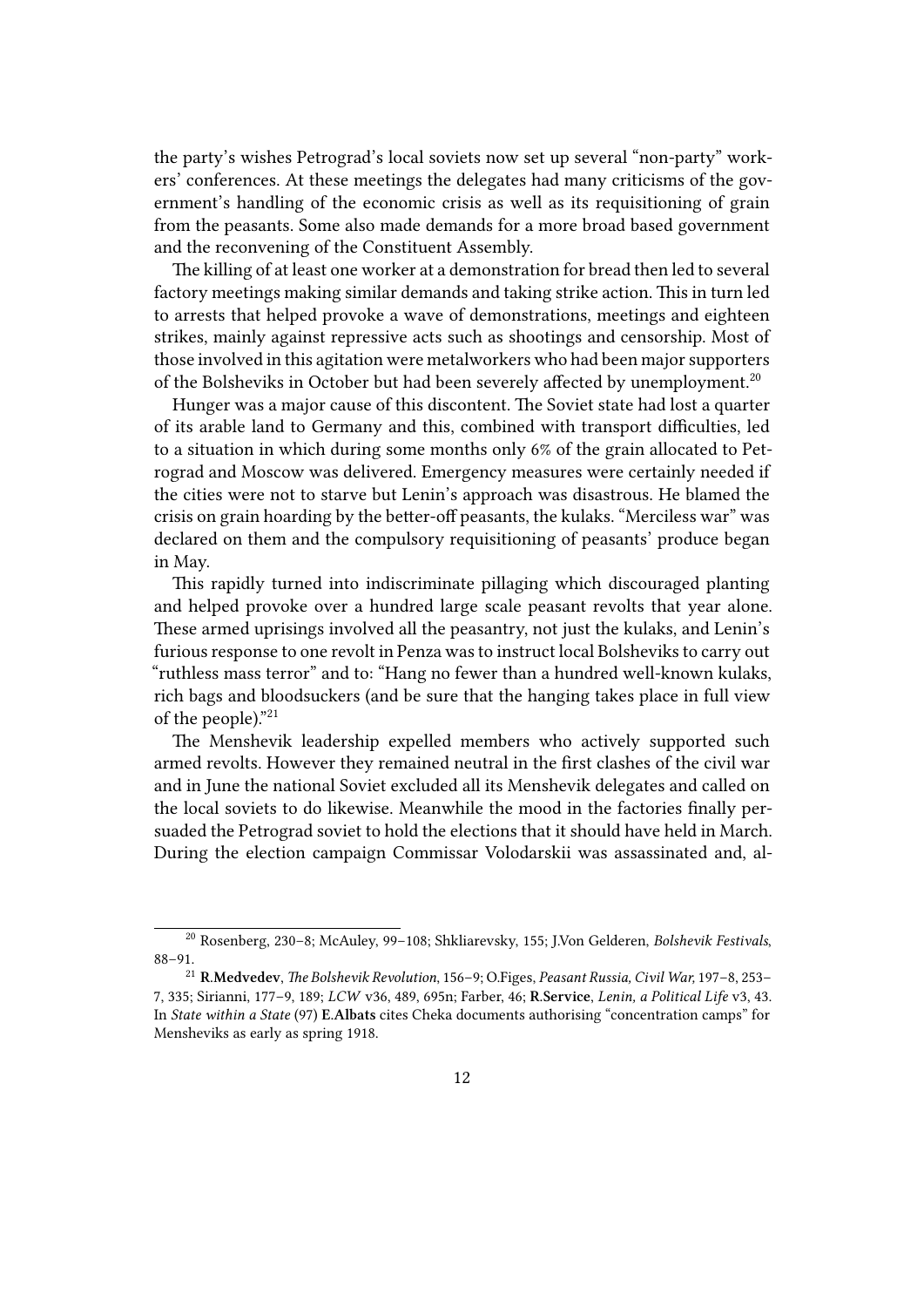though the Petrograd authorities ignored Lenin's call for "mass terror", they did declare martial law and forbid meetings.<sup>22</sup>

The election results in the factories gave the Bolsheviks around 50% of the vote, which, combined with significant support in the Red Army, still gave them a democratic majority in Petrograd. Nevertheless they had needed to resort to lay-offs, lockouts and widespread arrests to contain that summer's protests, and Assemblies of Factory Representatives had continued to spread to other regions. The Assemblies made preparations for a national congress and called a general strike for 2 July. Consequently the newly elected Petrograd soviet decided to ban the movement. Machine guns were placed at strategic points in both Petrograd and Moscow, and the Moscow Assembly, which had apparently attracted 4,000 workers, had its delegates arrested.

The outcome was that, although a few strikes and protests continued that summer, the response to the Assemblies' general strike call was very limited and the movement soon collapsed. Yet repression was not the only factor in this collapse. Workers' indifference was also important and the Assemblies appear to have been unable to provide an alternative to Bolshevik policies. On the other hand, in contrast to the view that the civil war simply created problems for the Bolsheviks, it could be argued that the threat from the Whites consolidated support for the government and saved it from even more damaging workers' unrest.<sup>23</sup>

These were not the only problems the Bolsheviks faced that summer. Their representation in county soviets fell from 66 to 45%. They responded by disbanding several soviets, violently suppressing protest strikes and artificially inflating their party's representation at the Soviet Congress.

Unable to alter Soviet policy democratically, the Bolsheviks' recent allies, the Left SRs, then resorted to assassinating the German ambassador on 6 July in an attempt to restart the war. The commander of the Bolshevik forces later said "there were few military formations on which the Bolshevik Party could rely" and that "the mass of the Moscow workers maintained a neutral position too." So it was only because the Left SRs had made no plans to overthrow the government that the Bolsheviks were able to rapidly suppress them the next day. They now had no hesitation in excluding many Left SRs from the soviets and banning their papers. Scores

<sup>22</sup> I.Getzler, *Martov*, 181; Farber, 124, 27; *LCW* v35, 336; McAuley, 103–7, 381; Rosenberg, 236. Some Trotskyists claim the Menshevik leader Martov told rail workers they should be "friendly to the Czechs and hostile to the Bolsheviks", but the only source for this is a Right Menshevik who was "in the process of working his passage to Bolshevik favour" at the time. D.Footman, *The Russian Civil War*, 101.

<sup>23</sup> D.Mandel, 356, 381, 406; Sakwa, 72; Rosenberg, 236–8; Smith, 250.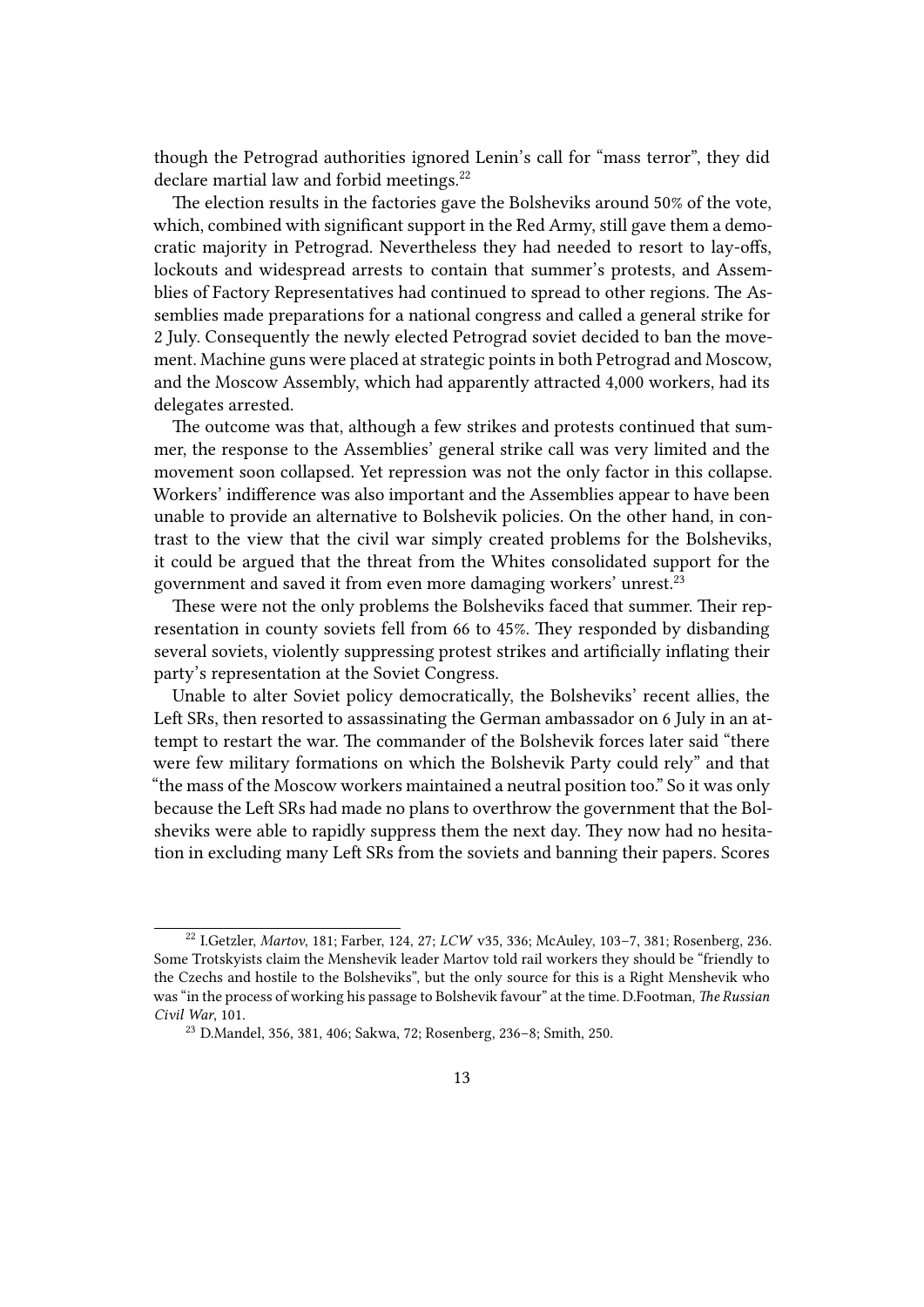of other socialist publications had already been closed down and non-Bolshevik newspapers soon disappeared from Soviet Russia.<sup>24</sup>

The root cause of this split with the Left SRs was their opposition to government policy towards the peasants. Their reluctance to hand over grain, especially when the Bolsheviks had so few goods to give in exchange, made some requisitioning inevitable. However requisitioning was often ineffective and counter-productive, turning the majority of the population against the new state. Possible alternatives could have included the greater use of a tax-in-kind, higher grain prices, limited free trade or local soviets doing any necessary requisitioning. Such policies would have been very difficult to implement but they would have needed no more effort than that required to impose state requisitioning and could have reduced the need for external coercion.<sup>25</sup>

# <span id="page-13-0"></span>**Soviet democracy during the civil war**

During the civil war the Whites were helped by fourteen Allied armies. However none of these armies fought in the main battles and both sides spent much of their time fighting national minorities and peasant insurgents. For example it appears that in June 1919 the Red Army's rear was engulfed by peasant uprisings against conscription.

Throughout the war some eight million lives were lost. Disease, malnutrition and constant insecurity, combined with widespread illiteracy, made democratic participation difficult in the extreme. All the same, many Bolshevik policies discouraged any participation that may have been practical.<sup>26</sup>

After their expulsion from the soviets the Menshevik leadership had difficulty preventing some provincial members from supporting anti-Bolshevik revolts. But

<sup>24</sup> Medvedev, 148; Brovkin, *Slavic Review* v44n3, 244–9; Rabinowitch, *Russian Review* v54, 426; **G.Leggett**, *The Cheka…*, 74–82; V.Brovkin, *Behind the Front Lines of the Civil War* (henceforth **Brovkin**); Brovkin, *Mensheviks*, 123–4; P.Kenez in Shukman, 154. The Left SRs told Dzerzhinsky "you can retain power". L.Hafner says that actions such as hostage taking and the mutiny of an Eastern Front commander only occurred after the Bolsheviks began to repress them by, for instance, arresting the Left SR delegates at the Soviet Congress. And the author of the telegram usually quoted to claim that the Left SRs thought they had taken power was not a Left SR at all. *Russian Review* v50, 329–42.

<sup>25</sup> Malle, 373–5, 498–9; Farber, 48; Sirianni, 189–197; Medvedev, 183–4; **L.Lih**, *Bread and Authority…*, 147, 168, 187; **L.Siegelbaum**, *Soviet State and Society between Revolutions*, 43–5. In 1920 Lenin appears to have rejected proposals from both Trotsky and the Congress of Economic Councils to reduce requisitioning. This and the fact that local Bolsheviks argued the local soviets could do any requisitioning and that the NEP was introduced in conditions even worse than those of 1918 all indicate that alternatives were possible. Nove in T.Brotherstone, *Trotsky Reappraisal*, 193.

<sup>26</sup> Figes, *Past and Present*, n129, 182.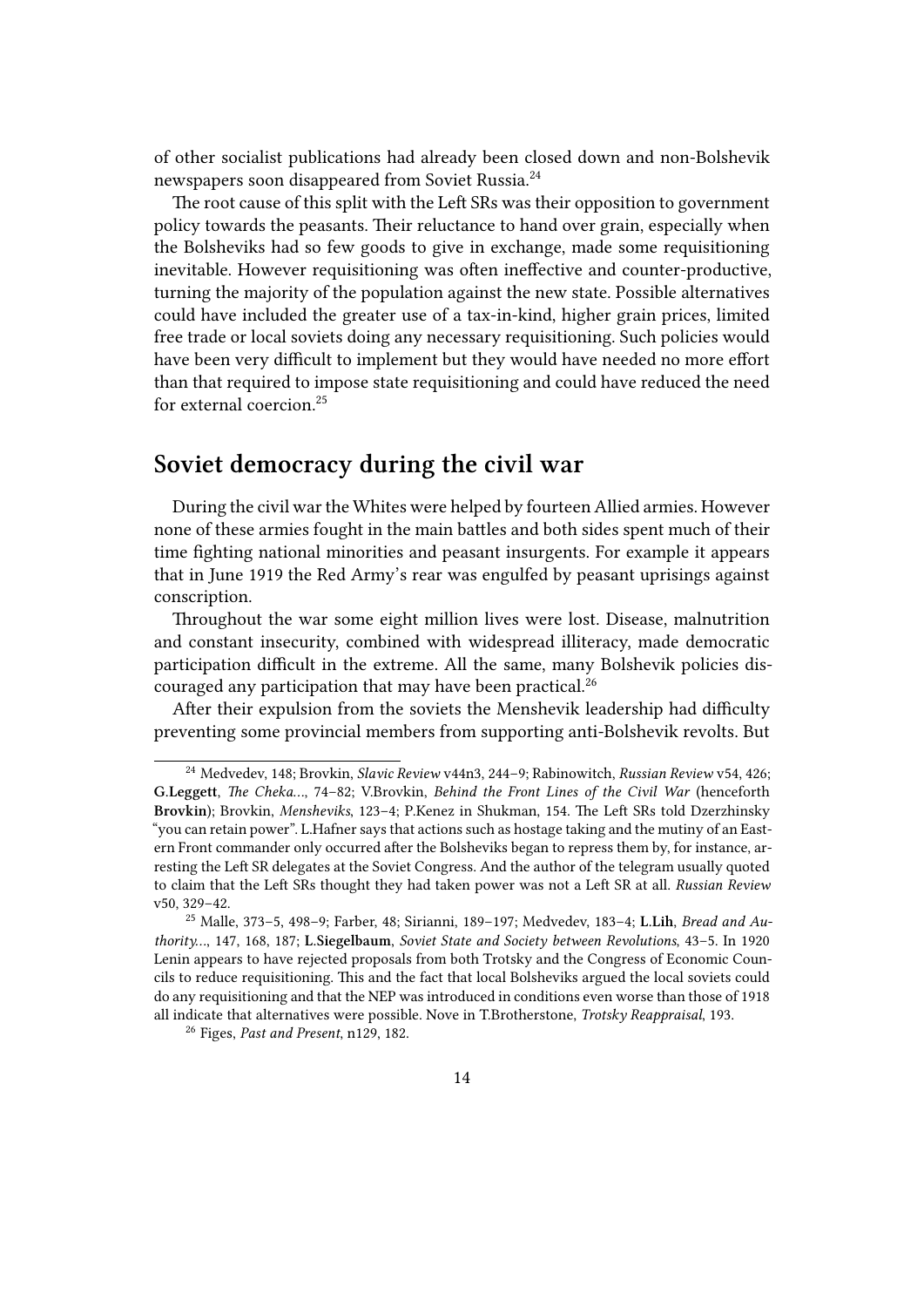by the autumn they had regained control of their party and the Bolsheviks reinstated Mensheviks in a number of soviets and legalised their paper. Nevertheless they soon closed this publication down again and the repeated arrests of leaders and outright bans in some towns made organised existence extremely difficult.This repression continued even when the Mensheviks recruited for the Red Army from the autumn of 1919.<sup>27</sup>

The authorities treated the anarchists and SRs in a similar way and Richard Sakwa says "there is mass evidence to support accusations of electoral malpractice." Non-Bolshevik representation at the national Soviet congress fell to only 3% but Lenin was not particularly disturbed that many workers could no longer elect the representatives of their choice. He openly said: 'Yes, it is a dictatorship of one party! This is what we stand for and we shall not shift from that position because it is the party that has won … the position of vanguard of the entire … proletariat. This party had won that position even before the revolution of 1905.' " He also said, "all claptrap about democracy must be scrapped", and in *'Left-Wing' Communism — An Infantile Disorder*, he dismissed concerns about substitutionism, "about the dictatorship of leaders *or* the dictatorship of the masses" as "ridiculous and childish nonsense".<sup>28</sup>

Lenin's reluctance to allow real soviet democracy is not surprising considering that, despite all the repression, non-Bolshevik candidates still managed to win a third of the seats elected in Petrograd factories in 1920. However the result of his policies was now a dictatorship over the proletariat rather than one of the proletariat. In the provinces it appears that the same person frequently became chair of the party, soviet and Cheka, and, despite his unease, a personality cult soon began to develop around Lenin.

High-ranking party members in the Democratic Centralist group and union based Workers' Opposition had many criticisms of this situation. They argued for elections, not appointments, to posts and the Military Opposition called for less harsh discipline in the army. Trotsky's order to have "every" deserter on the Southern Front "shot" was never fully implemented but he advocated executions

<sup>27</sup> Brovkin, *Mensheviks*, ch.9; Farber, 99, 124–5; **J.Aves**, *Workers against Lenin*, 37, 18–20, 56, 72; V.Broido, *Lenin and the Mensheviks*, 39; Brovkin, 63–6, 119, 167, 284–7; McAuley, 137–8. The Central Committee exhorted Bolsheviks to "imprison and sometimes even to shoot hundreds of traitors among the Kadets, the politically neutral, the Mensheviks and Social Revolutionaries, who act (some with arms, some conspiring, others agitating against mobilisation, like the printers and the railwaymen among the Mensheviks) *against* the Soviet Government, i.e. *for Denikin.*" Leggett, 319.

<sup>28</sup> Sakwa, 178; Farber, 27; *LCW* v29, 535; v30, 506; v31, 175–6, 40–1, 49. In 1919 anarchists threw a bomb at the Moscow Bolshevik leadership in revenge for continued arrests. The attack was disavowed by most anarchist leaders but it provoked further repression. Avrich, *The Russian Anarchists*.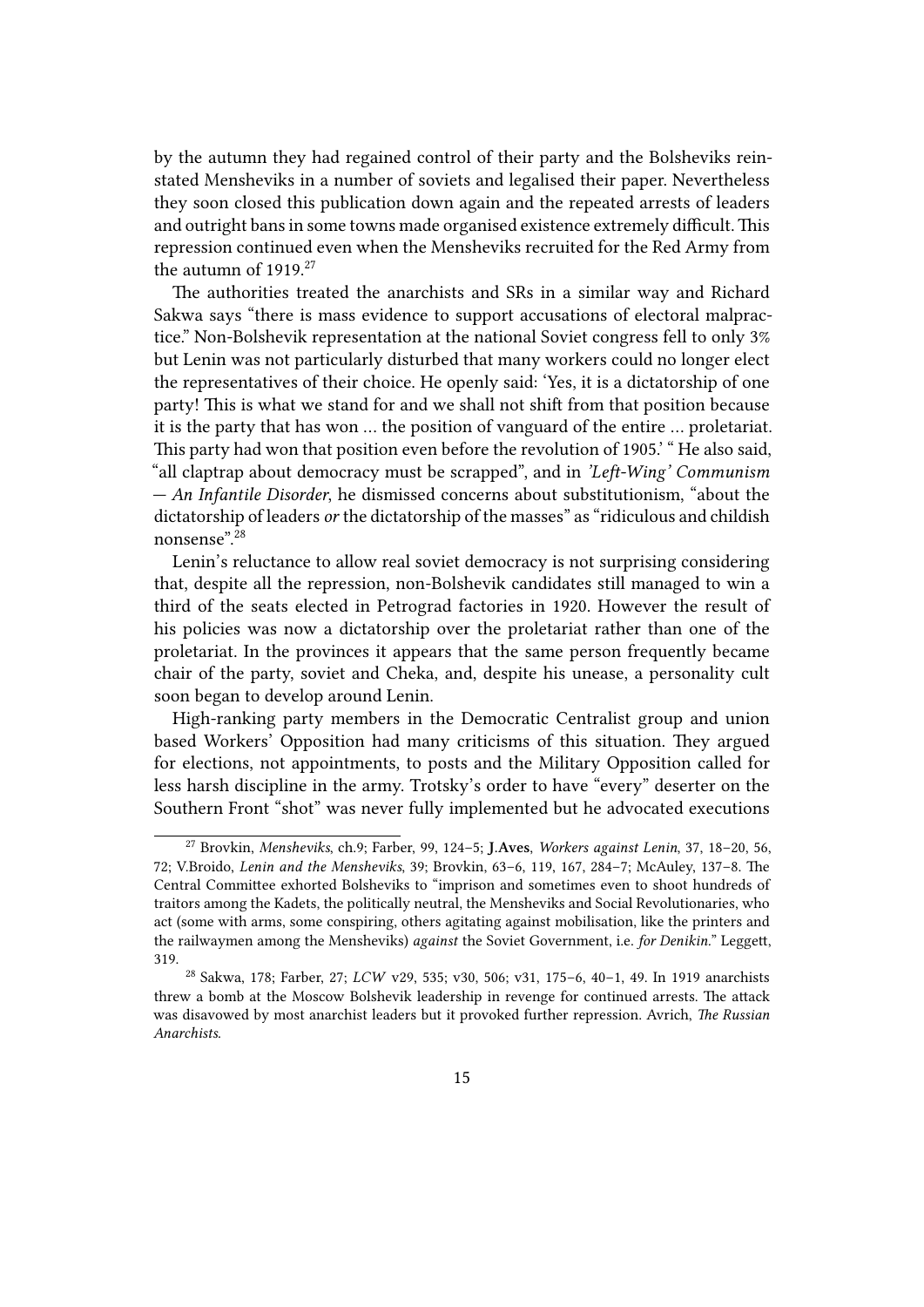for people who merely harboured deserters. Indeed Lenin admitted that Red Army discipline was more "strict" than that of "the former government".<sup>29</sup>

# <span id="page-15-0"></span>**The Red Terror**

The Red Terror was partly a reaction to the greater horrors of the anti-Bolshevik terror in which 23,000 Reds were killed in Finland and 100,000 Jews were murdered in the Ukraine. Nevertheless Lenin repeatedly advocated terror even before the attempt on his life in September 1918. For example during one anti-Bolshevik revolt he told the authorities to organise "mass terror, *shoot and deport the hundreds* of prostitutes who are making drunkards of the soldiers."

Such attitudes enabled the Cheka to acquire widespread powers with virtually no external controls. By the end of the war its head, Dzerzhinsky, was able to say that "the prisons are packed chiefly with workers and peasants instead of the bourgeoisie", and one of his chief lieutenants, Latsis, wrote that: "there is no sphere of life exempt from Cheka coverage." Lenin himself said that "during the war anybody who placed his own interest above the common interests … was shot… we could not emerge from the old society without resorting to compulsion as far as the backward section of the proletariat was concerned."

Estimates of the numbers executed include 50,000 and 140,000 and George Leggett lists many unsubstantiated accusations of torture. Victor Serge later claimed that "during the civil war there was perfect order behind the front itself… There was nothing to prevent the functioning of regular courts." But most of those killed never had a trial and one Cheka member recalled that "our Red detachments would 'clean up' villages exactly the way the Whites did. What was left of the inhabitants, old men, women, children, were machine-gunned for having given assistance to the enemy."<sup>30</sup>

The Bolshevik leadership sometimes clearly encouraged brutality. For instance, as the Whites threatened Petrograd, Lenin asked Trotsky: "Is it impossible to mobilise another 2,000 Petrograd workers plus 10,000 members of the bourgeoisie, set up cannons behind them, shoot a few hundred of them and obtain a real mass impact on Yudenich?" Trotsky thankfully disregarded this but the Bolsheviks did use

<sup>29</sup> McAuley, 135–9; **D.Gluckstein**, *The Tragedy of Bukharin*, 38; N.Tumarkin, *Lenin Lives!*, ch.13; Farber, 173; B.Pearce, *How the Revolution was Armed* v1, 487–8; *LCW* v33, 70–1.

<sup>30</sup> Farber, 117–19; *LCW* v35, 349; v30, 510; Leggett, 465, 198, 184, 328–33, 349; E.Poretsky, *Our Own People,* 214. In the first months repression was relatively mild and many prisons had education facilities. However concentration camps were set up from July 1918 and mortality reached 30% in those in the north. Leggett says they were sometimes cleared by mass executions. The death penalty was formally abolished in 1920 but it was evaded by the local chekas and revoked by the summer. M.Jakobson, *The Origins of the Gulag,* 37, 23–4, 40.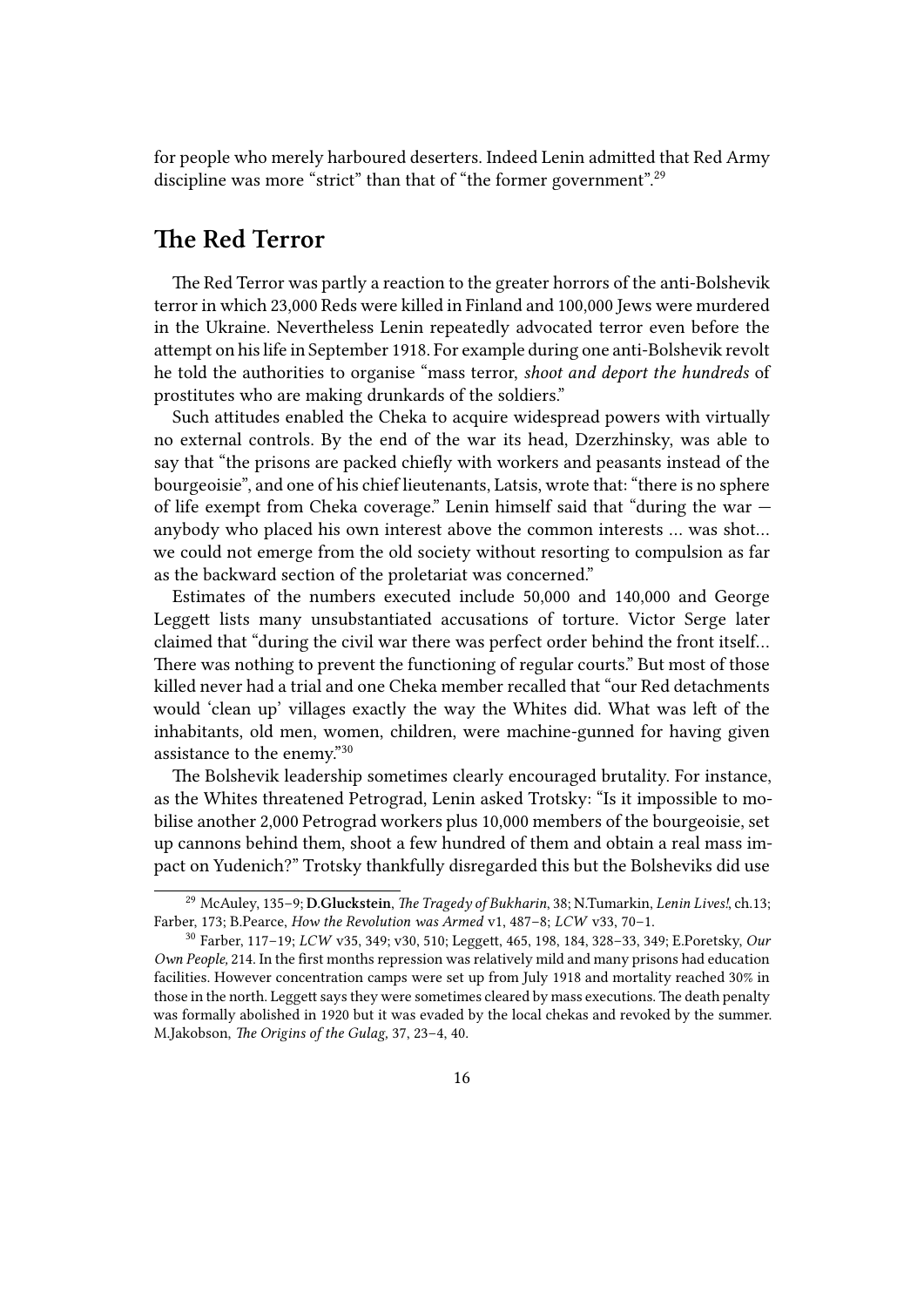terror against whole groups of people such as the Cossacks or the Tambov peasants. The Tambov rebellion of 1920–21 was extremely brutal and the Red Army crushed the uprising with the burning of villages and mass executions. One government order demanded that peasants should be shot simply for "giving shelter to members of a 'bandit's' family".

The Terror encouraged many anarchists to join Nestor Makhno's peasant movement in the Ukraine. This movement was much more popular than the Bolsheviks in some areas so the Red Army made three successful alliances with him against the Whites. In these areas only 'working people' could stand for soviet elections, not Bolsheviks or SRs, but there were no restrictions on their press provided they did not advocate an armed uprising. However in the summer of 1919 the Bolsheviks executed several of Makhno's officers and tried to ban the Makhnovist peasant congresses. From then on the two sides fought fiercely whenever the White threat diminished. Both sides shot prisoners but Makhno's army tended to restrict executions to those in authority whereas the Bolsheviks shot many rank-and-file Makhnovists<sup>31</sup>

# <span id="page-16-0"></span>**'War Communism'**

As the war intensified, many workers left the factories to search for food and industrial production collapsed. Lenin had been advocating "universal labour conscription" since before the revolution and in 1919 the militarisation of labour was widely used to cope with this desperate situation, with all citizens becoming liable for compulsory labour duty by 1920. Both Lenin and Trotsky advocated the use of "concentration camps" to deal with absenteeism and, in Moscow alone, the authorities executed 47 people for 'labour desertion'<sup>32</sup>

To support the war against the Whites many workers worked day and night just for food but, when rations became intolerable, strikes often broke out. They occurred in all the major cities and compulsory labour and repression were important issues in a number of disputes. The stoppages in Petrograd in 1919 involved at least half the work force but Mary McAuley says they "posed no real threat to Bolshevik rule". This did not prevent the authorities from responding with what Lenin at one point called, "merciless arrests". There were also shootings and when

<sup>31</sup> Farber, 123; Service, 43; M.Palij, *The Anarchism of Nestor Makhno,* 151–2, 175–7, 212–19; M.Malet, *Nestor Makhno…*, 32, 39, 100, 129, 136.

<sup>32</sup> Sakwa, 62–90; *LCW* v26, 65, 467–8; v42, 170; J.Bunyan, *The Origin of Forced Labour in the Soviet State*, 88, 127, 166. Dzerzhinsky even recommended "concentration camps" for "lateness". Pipes, 834.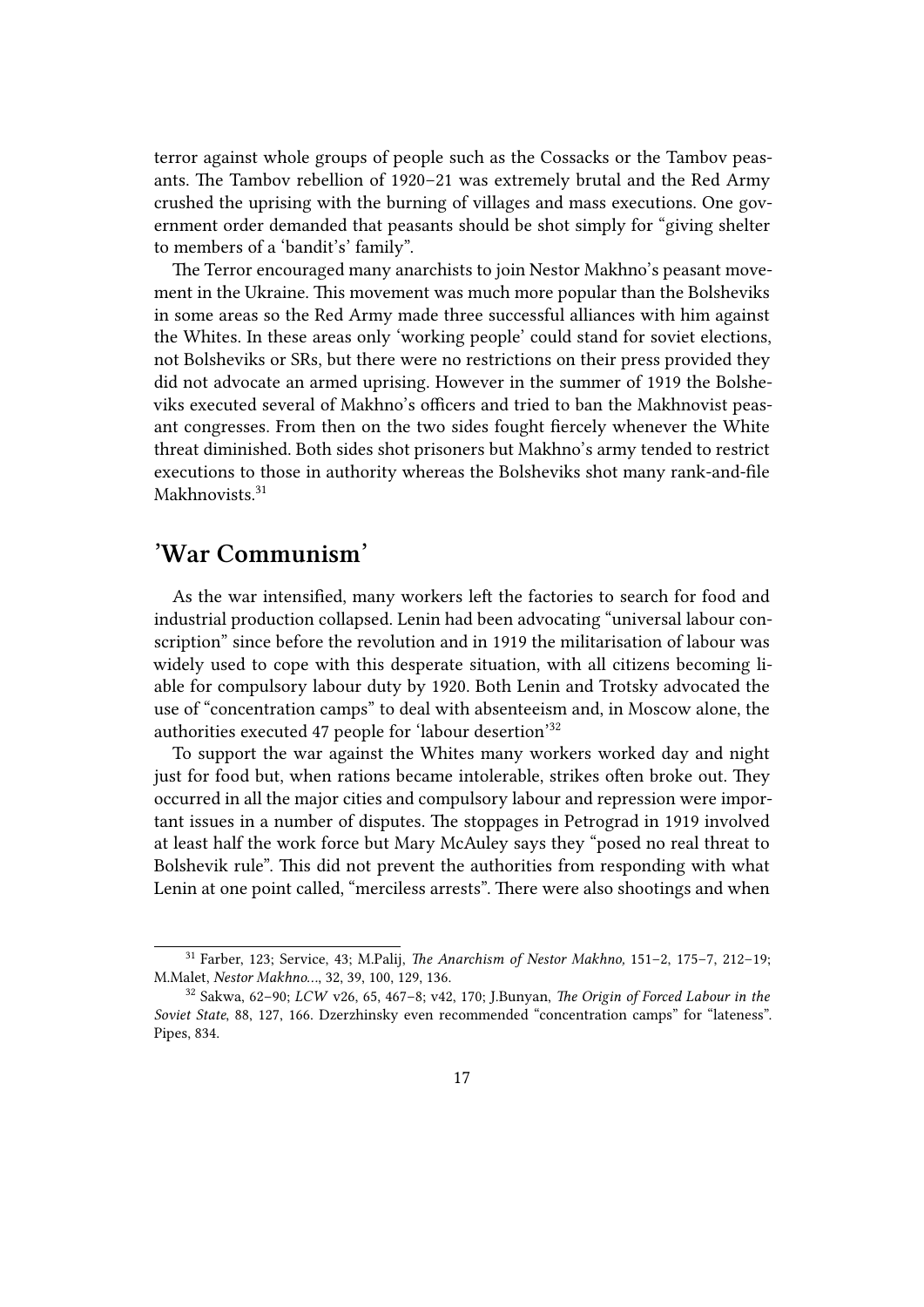a strike coincided with an army mutiny in the strategically important town of Astrakhan perhaps as many as 2,000 people were killed in street clashes.<sup>33</sup>

Such events were a product of civil war conditions but 'War Communist' measures like the militarisation of labour were also intensified for post-war reconstruction. Indeed Bukharin admitted that they had "conceived War Communism …not as being related to the war", and he wrote that: "proletarian compulsion in all its forms, from executions to compulsory labour, constitutes, as paradoxical as this may sound, a method of the formation of a new communist humanity." This text has since been published with Lenin's notes and against this sentence the Bolshevik leader has simply written the word "precisely". At one point Lenin did say that there "is not yet anything communist in our economic system". However on several other occasions he described their policies towards the peasantry as "communist" and in 1919 he stated that: "the organisation of the communist activity of the proletariat and the entire policy of the Communists have now acquired a final, lasting form."<sup>34</sup>

Trotsky also said that they had hoped "to develop these methods of regimentation directly into a system of planned economy… In other words, from 'military communism' it hoped gradually, but without destroying the system, to arrive at genuine communism." Lenin later convinced him that they had been wrong to assume they could run the economy on "communist lines" at this time. But, in 1920, Trotsky wrote that the "militarisation of labour … represents the inevitable method of organisation and disciplining of labour-power during the period of transition from capitalism to socialism", and that "the road to Socialism lies through a period of the highest possible intensification of the principle of the state … which embraces the life of the citizens authoritatively in every direction".

Having militarised the rail union, Trotsky then proposed that every union should become completely subordinated to the state. At first Lenin supported him, but around 80% of the Petrograd work force took strike action that year and the union leaders soon persuaded Lenin that Trotsky's overt totalitarianism was inadvisable. So Lenin now opposed him using the argument that the unions needed a measure of autonomy so they could protect workers from their "workers' state with a bureaucratic twist". He then organised the defeat of Trotsky's faction at the 1921 party congress, a blow from which the Red Army leader never fully recovered.<sup>35</sup>

<sup>33</sup> McAuley, 239–52; Aves, 69, 41–55; Sakwa, 94–5; R.Pipes, *The Unknown Lenin*, 66; Brovkin, 67–95.

<sup>34</sup> Aves, 5, 37; L.Szamuely, *First Models of the Socialist Economic System* p108n; Bukharin, *The Economics of the Transition Period*, 160, 221; *LCW* v30, 143–4, 286; v27, 439; v33, 58–64, 421–2.

<sup>35</sup> Trotsky, *The Revolution Betrayed*, 28–9, 169–70, 137 and *Terrorism and Communism,* 143, 162–3; *LCW* v33, 58; Tsuji, *Revolutionary Russia* v2n1, 67–8, 59; Service, 153; Brovkin, 287–99; Aves,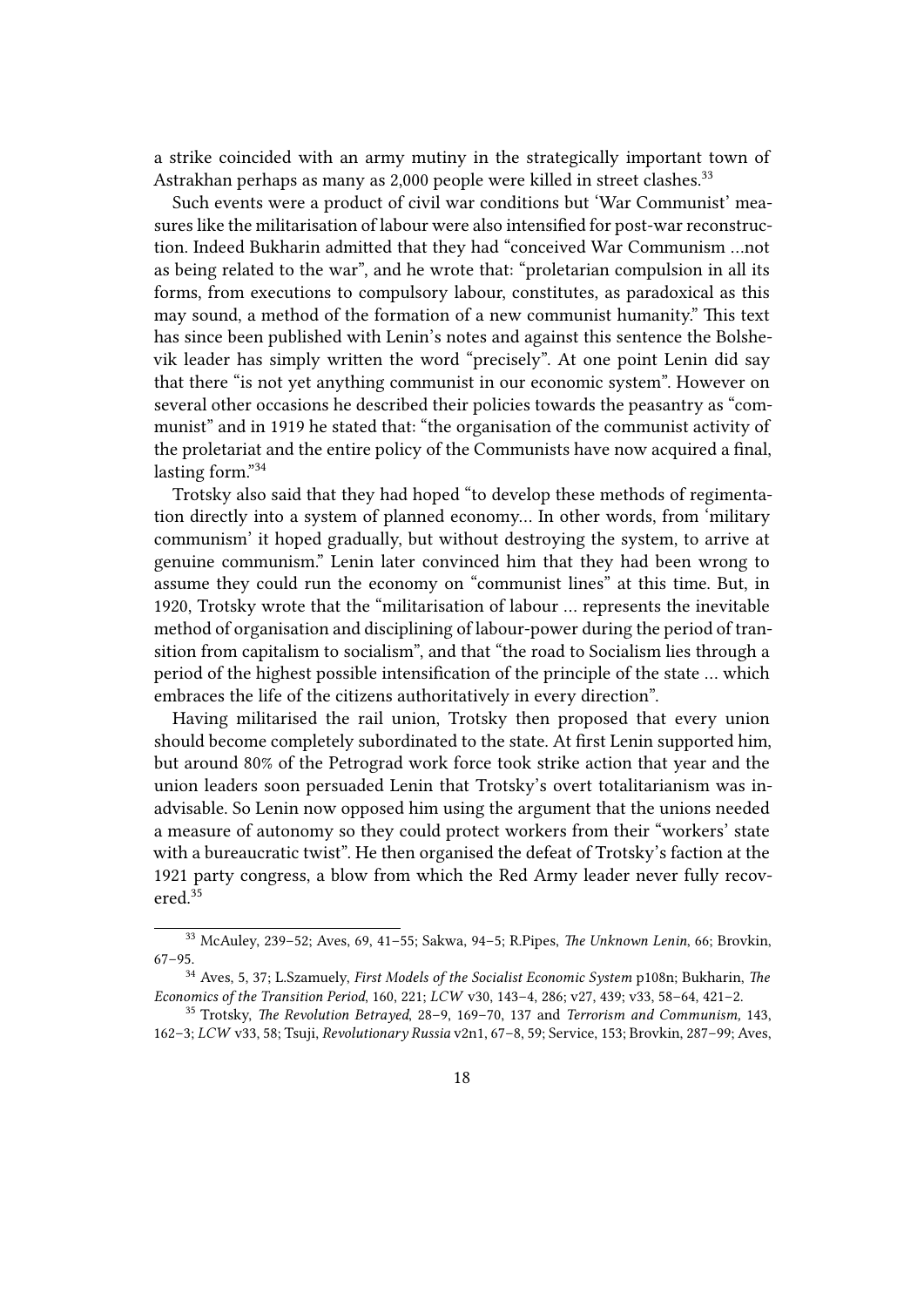Lenin's surprising support for union autonomy never went beyond rhetoric. His government forcibly purged any independent unions, such as the printers', bakers' or women's unions, and when the 1921 trade union congress voted for union autonomy he had the decision reversed and the congress leaders demoted. Furthermore, although the unions, the SEC and the Moscow party all put up considerable resistance to 'one-man management', Lenin continued to oppose collegial administration, saying that they should "struggle against the remnants of [*this*] notorious democratism … all this old harmful rubbish."

Lenin and his supporters were even more hostile to Alexandra Kollontai and the Workers Opposition who proposed that the unions should elect the various economic organs. The party leadership imposed their own people on the metalworkers' union, disbanded the Ukrainian central committee, expelled a number of oppositionists and banned all factions in the party.<sup>36</sup>

# **1921: Workers' revolt and Kronstadt**

After mass desertions earlier in the war it was the return of many peasants to the Red Army that helped clinch its victory over the Whites. Yet once this threat was over with the end of the fighting in November 1920, discontent erupted throughout the country. There were 118 peasant revolts in February 1921 alone. Unrest in the Red Army was comparable to that in the Imperial Army in 1917 and the Cheka had to put down a number of mutinies.

Zinoviev is reported to have said that 90% of the union rank-and-file opposed the government and severe food shortages provoked a huge wave of demonstrations and strikes throughout the country. These protests were mainly initiated by workers rather than opposition activists. Their demands included free elections, the reconvening of the Constituent Assembly and an end to commissar privilege. Despite his sympathies with the Bolsheviks, Lewis Siegelbaum writes that "it would

<sup>81, 33, 69;</sup> **S.Fitzpatrick**, *The Russian Revolution* ('94), 100; M.Brinton, *The Bolsheviks and Workers Control*, 61–4. Trotsky also said "the working class …must be thrown here and there, appointed, commanded, just like soldiers" and compulsory labour "is the basis of socialism". At least 82 railworkers were shot that year.

<sup>36</sup> Farber, 84–6, 30; Sirianni, 232–3; Aves, 57, 66–7, 178, 167–9; Siegelbaum, 36, 82; Fitzpatrick, 101. Serge witnessed the rigging of an election to ensure Lenin's victory in the trade union debate. Lenin said they should "keep quiet" on state/union "coalescence" because it was happening anyway, and, although he advocated strike funds during the NEP, most strikes occurred without union sanction. Serge, *Memoirs of a Revolutionary*, 123, 115; *LCW* v32, 26–7, 61; Hatch in Fitzpatrick, *Russia in the Era of the NEP,* 64–5.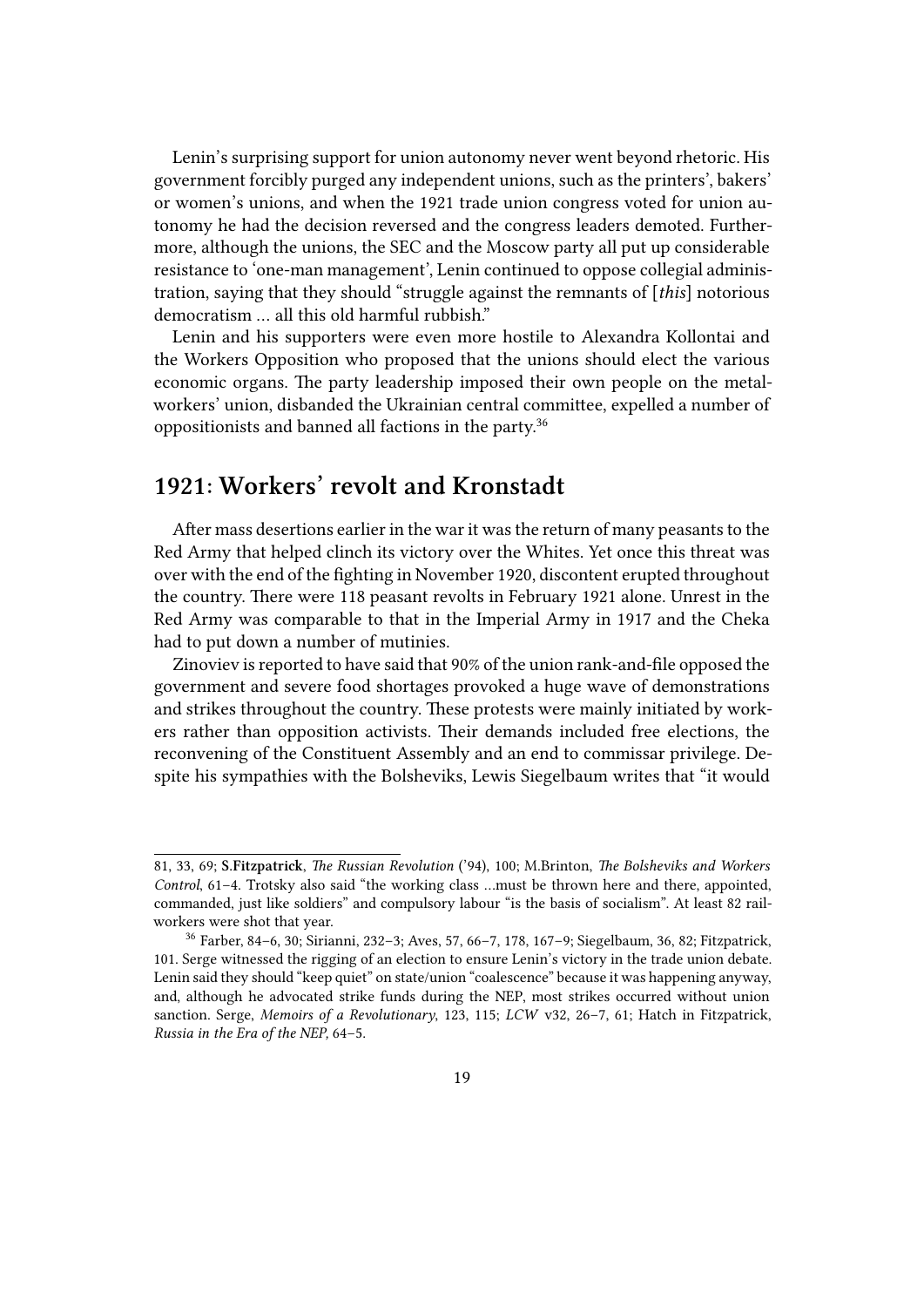appear that workers' hostility towards Communist authority was as intense as it had been four years earlier with respect to the Tsarist regime."<sup>37</sup>

The Bolsheviks tried to contain the protests with martial law, the purging of activists from the factories, mass arrests and several shootings. However sailors at the offshore Kronstadt naval base were able to continue demanding political reforms such as the freeing of socialist prisoners, new elections to the soviets and freedom to every left socialist party including the Bolsheviks. The majority of Kronstadt's Bolsheviks supported these demands but the party leadership made no serious attempts to negotiate and quickly moved to suppress the rebellion. They had to order some of their soldiers to attack the well-fortified base at gunpoint and it appears that hundreds of captured rebels were later killed.<sup>38</sup>

Trotskyists usually justify the Bolshevik's actions on the grounds that the heroic sailors of 1917 had been replaced by newly recruited peasants, easily influenced by counter-revolutionary ideas. But Evan Mawdsley and Israel Getzler cite Soviet research which shows that three-quarters of all the sailors in Kronstadt in 1921 had probably been there since World War One. It also clearly demonstrates that 90% of the sailors on the two main battleships were drafted before 1918<sup>39</sup>

White exiles had tried to help the mutineers and the main leader of the rebellion, Petrichenko, did join the Whites for a period after the mutiny was suppressed. Still, there is no convincing evidence that the mutineers had any ties to the Whites during the rebellion itself and it appears that no foreign power even attempted to take military advantage of the situation. Moreover Lenin himself said, "there they do not want either the White Guards or our government". So the Bolshevik regime's need to suppress any rebellion calling for democracy was at least as much a factor in its attitude to the sailors as the threat of intervention from abroad.<sup>40</sup>

<sup>39</sup> I.Getzler, *Kronstadt 1917–21*, 207–8; Mawdsley, *Soviet Studies* v24, 509; Farber, 192–3.

<sup>40</sup> Avrich, 94–5, 118–22, 217; McAuley, 389; *LCW* v32, 184, 228. Avrich says that, even if the rebels had received considerable aid, "sooner or later they were bound to succumb". There was

<sup>37</sup> Figes, *Past and Present*, n129, 199; **P.Avrich**, *Kronstadt 1921,* 14, 20; Hagen in Fitzpatrick, *Russia in the era of the NEP*, 161; Farber, 88; Siegelbaum, 77. Service says there were already secret shops for Bolshevik officials, and over 4,000 soldiers were executed in 1921. *New Statesman*, Jan. 27, '95, 22–3; Volkogonov, *Trotsky…,* 181.

<sup>38</sup> McAuley, 407–9; Aves, 62, 72, 114–29, 139–54, 165–82; Farber, 125, 188–9; Sakwa, 241–7; Brovkin, 392–9; Avrich, 6, 47, 71–87, 135–44, 154, 181, 207, 215–20. Workers also demanded the removal of armed squads from the factories. The Petrograd soviet did propose a visit to Kronstadt but this was after the regime had executed 45 unarmed mutineers at Oranienbaum and had demanded they 'surrender unconditionally'. Avrich says the sailors' slogan was never "soviets without communists" but: "All power to the Soviets and not to the Parties". He also says that "the historian can sympathise with the rebels and still concede that the Bolsheviks were justified and Serge did choose the Bolsheviks over the rebels. On the other hand Serge later wrote that "it would have been easy to avoid the worst: it was necessary only to accept the mediation offered by the anarchists". **D.Cotterill**, *The Serge-Trotsky Papers*, 164, 171.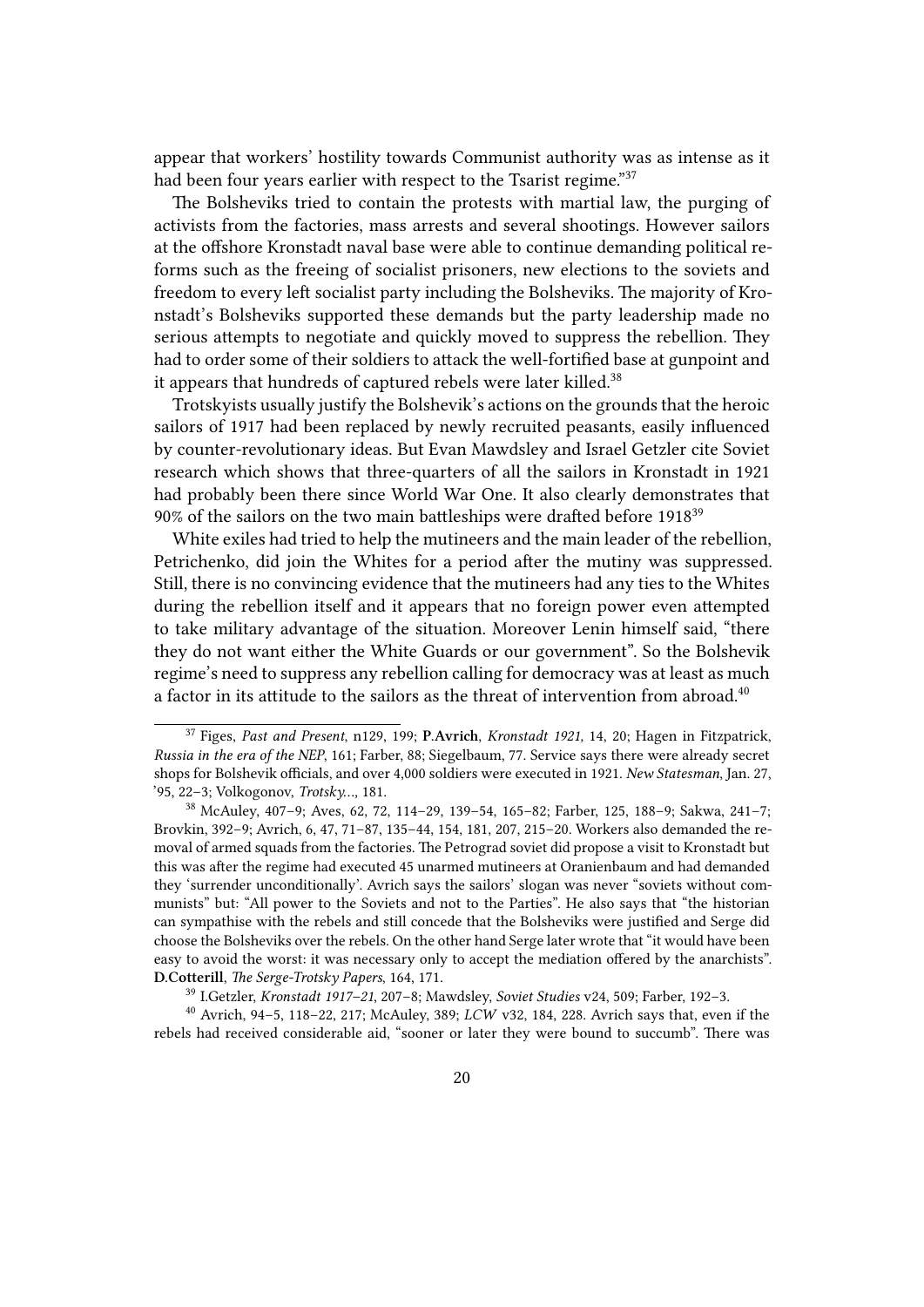#### **The descent into 'Stalinism'**

'War Communist' policies had led to administrative disintegration and a widespread reliance on the black market and corruption. Yet Lenin was still signing orders militarising industries in February 1921 and Siegelbaum says: " 'statism' … reached its post-1917 height just when the military threat … was receding. Not until the party was confronted with a major revolt (*in 1921*) … was the leadership persuaded that this was not the way to proceed." The introduction of the New Economic Policy could not prevent scores of strikes that summer but it did stop them spreading. From then on market forces, rather than the government, could be blamed for workers' plight.

The appalling famine of 1921–22 killed 3–6 million people and made any revival of workers' democracy difficult in the extreme. Nevertheless the Bolshevik dictatorship had exacerbated the death toll by failing to halt grain requisitioning in time and by delaying calls for international aid. Indeed, although the civil war was over, their use of repression became more systematic than ever. $41$ 

Trotsky argued that the Bolshevik party was "obliged to maintain its dictatorship … regardless of the temporary vacillations even in the working class." While Lenin said: "we do not promise any freedom, or any democracy". He rejected the recommendations of a Cheka report calling for the legalisation of some of the socialist opposition, and his government responded to the nationwide resurgence of Mensheviks, SRs and anarchists by arresting thousands, including soviet deputies and former Bolsheviks. That year the authorities sentenced over 3,000 workers to forced labour for breaches of work discipline and the Red Army invaded Georgia in the face of much working class hostility.<sup>42</sup>

In 1922 Lenin recommended that "the application of the death sentence should be extended (commutable to deportation)… to all forms of activity by the Menshe-

anti-Semitism in both Kronstadt and Petrograd but it was no worse than that in the Red Army and Trotsky received hundreds of reports of his soldiers attacking Jews. Figes, 196.

<sup>41</sup> Gluckstein, 47; Siegelbaum, 37, 89; Malle, 501–6; T.Friedgut, *Iuzovka and Revolution* v2, 429– 33; Edmondson, *Soviet Studies* v29, 507ff.; Lih, 254. In *Peasant Russia…* (268–72) Figes says requisitioning continued despite "clear signals" of the famine. Meanwhile the Cheka was still ordering beatings of oppositionists. Albats, 98.

<sup>42</sup> *LCW* v32, 494–5; v45, 84; Deutscher, *The Prophet Armed*, 508–9; Sakwa, 245–6; Farber, 134– 5, 197; Hatch, *Soviet Studies* v39, 560, 570; Siegelbaum, 77, 84, and in *Slavic Review* v51, 712–4; Sakwa in J.Cooper, *Soviet History*, 47; R.Debo, *Survival and Consolidation*, 178–9, 358–63; G.Suny, *The Making of the Georgian Nation,* 205. Lenin said, an offensive by the bourgeoisie "is never ruled out. Until the final issue is decided, this awful state of war will continue. And we say: '*A la guerre comme a la guerre*; we do not promise any freedom, or any democracy'. We tell the peasants quite openly that they must choose between the rule of the bourgeoisie or the rule of the Bolsheviks." He was hesitant to invade Georgia but his Central Committee supported preparations for war and he never argued for withdrawal.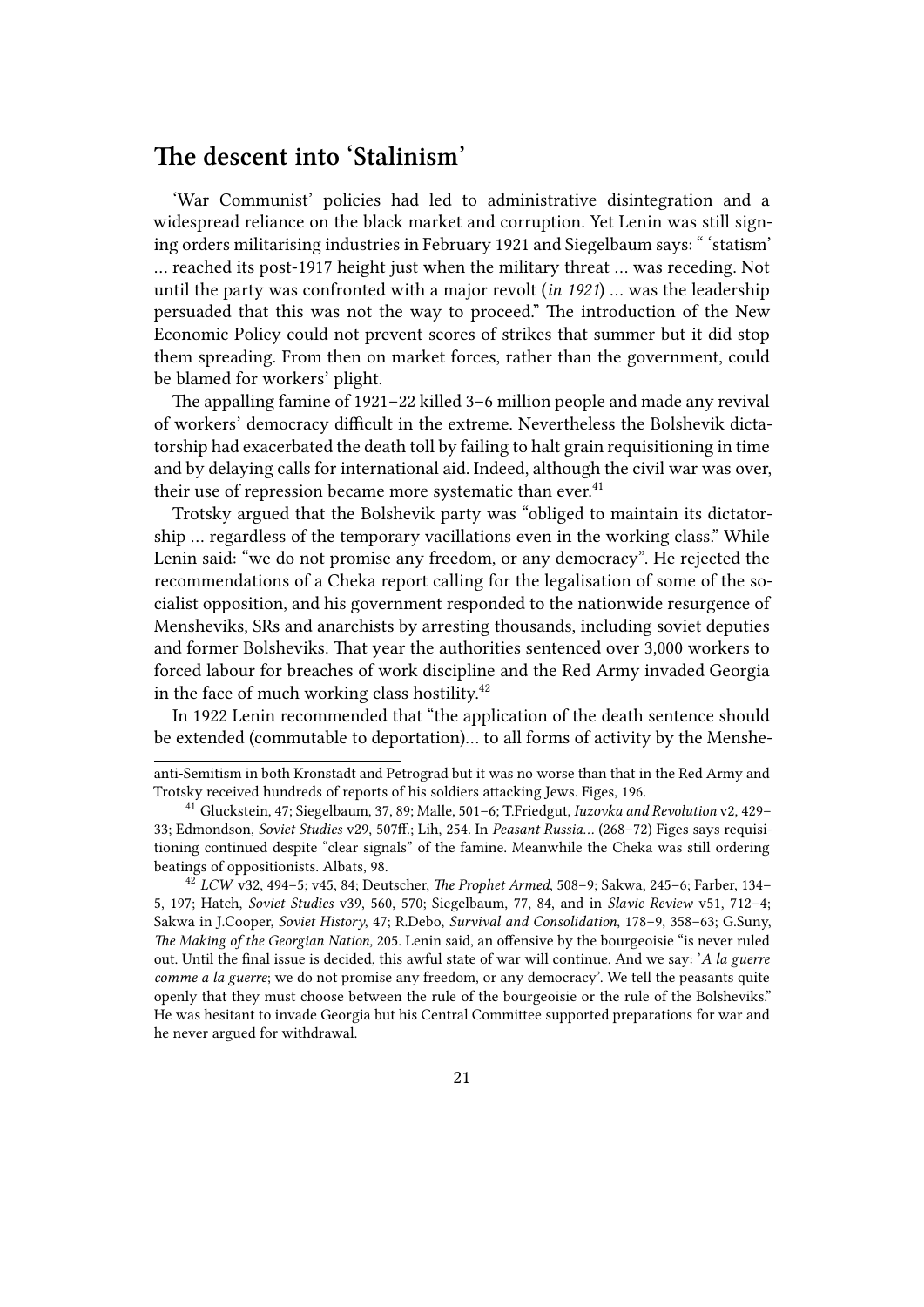viks, *SRs and so on*", and that: "The courts must not ban terror … but must … legalise it as a principle." He expelled 150 intellectuals from the country and party leaders banned the import of books they considered 'idealistic' or 'anti-scientific'. The authorities censored plays and sheet music and by 1924 there were even attempts to forbid the public performance of the foxtrot. Whatever Trotsky's attitude was to this he certainly advocated art "censorship" at this time.<sup>43</sup>

Before his death in 1924 Lenin did become genuinely worried about bureaucratisation. However, although his regime was less brutal than Stalin's, it still had no democratic mandate to rule from the working class. Many contemporary Trotskyists follow Lenin in arguing that the civil war had been so destructive that the Russian proletariat had "ceased to exist as a proletariat" so such a mandate was no longer an issue. Yet, even if the proletariat had disappeared, the idea of staying in power without a working class contradicts any principle of workers' self-emancipation. Moreover social historians have shown that the proletariat did survive the civil war, albeit in reduced numbers from 3.5 to 1.5 million.

Diane Koenker shows that, although Moscow's population halved in the war, only a third of those that left were workers. S.A.Smith says a proletarian core remained in all the industrial centres during the civil war, then, after the war, many workers returned to the cities. While Aves says that the evidence suggests that it was long-standing workers that took the initiative in the 1921 strikes. So it appears that Koenker is right to conclude that the government made 'deurbanisation' and 'declassing' the "scapegoats for its political difficulties".<sup>44</sup>

The Bolshevik leadership also stifled democracy within the party and Lenin never seems to have considered lifting the faction ban. Many oppositionist Bolsheviks therefore left, or were expelled, and some joined organisations such as the Workers' Truth or Workers' Group. Discontent in the form of absenteeism and slow-working was still very common and after around 500 strikes in 1922 some of these oppositionists intervened in the large strike wave of 1923. This led to their

<sup>43</sup> *LCW* v33, 358; v42, 419; v45, 555; Cliff, *Trotsky* v2, 25; C.Read, *Culture and Power in Revolutionary Russia*, 181; Fox, Soviet Studies v44n6, 1053–8; Service v3, 245–6; Trotsky, *Literature and Revolution*, 221. L.Schapiro says Lenin briefly considered the "legalisation" of the Mensheviks in 1922 but soon abandoned the idea. *The Origins of the Communist Autocracy*, 208.

<sup>44</sup> Smith in Shukman, 25; Siegelbaum and Chase, *Modern Encyclopaedia of Russian and Soviet History* v55, 59–64; Koenker, 91–100; Aves, 48–51, 91, 125–6, 148; N.Harding, *Lenin's Political Thought* v2, ch.13. Many new workers were spouses and children of long-standing urban workers and, although many of the most politicised workers had left Moscow's factories, when they joined the Red Army they were often still stationed in the city. Then from 1922–23 to 1925–26 the number of wage earners increased by 50%. McAuley (244–5) argues that by calling oppositionist workers 'backward elements' the Bolsheviks were just resorting to the same accusations that the SRs and Mensheviks had levelled at their supporters in 1917. Rassweiler, *The Journal of Social History* v17, 149–50; P.Bellis, *Marxism and the USSR*, 79.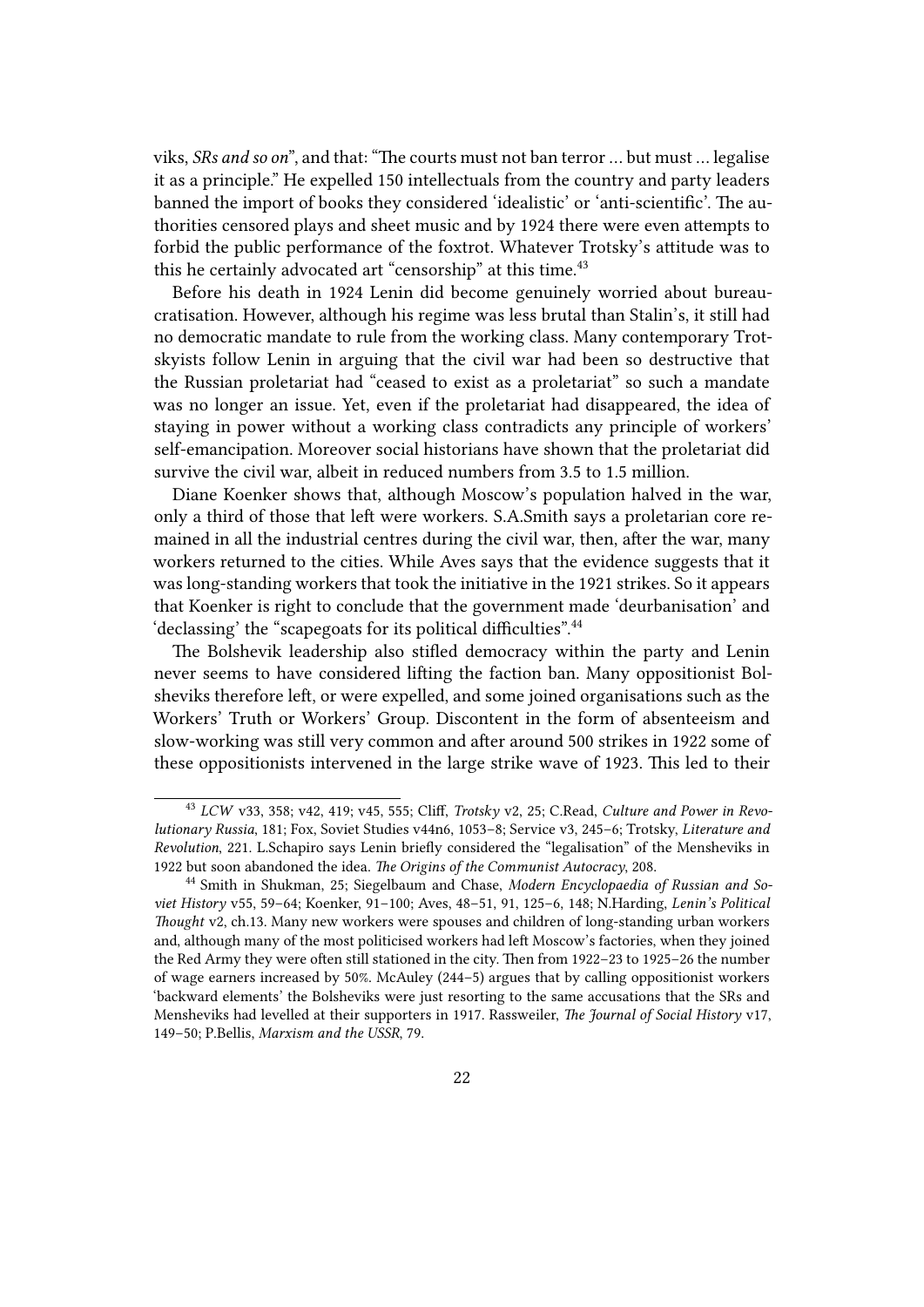arrest and the first significant imprisonments of Bolshevik oppositionists. In contrast the Left Opposition looked to Trotsky, even though, in the 1920s, he could not bring himself to criticise the faction ban, let alone the one-party state. Indeed, as Ernest Mandel said, he "led the way in formulating the condemnations" of groups like the Workers' Group.<sup>45</sup>

By 1927 unemployment exceeded two million and the peasants' reluctance to sell grain was jeopardising ambitious plans for industrialisation. The regime responded to this crisis by returning to the spirit of 'War Communism', with attacks on the 'kulaks', compulsory labour and terror. Over the next decade perhaps ten million people died, including many old Bolsheviks.

Trotsky's exclusion from power enabled him to make severe criticisms of Stalin's leadership. But in exile in 1932 he was still claiming that the achievements of Soviet industrialisation meant that "socialism as a system for the first time demonstrated its title to historic victory". He argued that the Opposition "may have temporarily to support" Stalin and as late as 1933 he even wrote to the Politburo advocating "agreement" and "full cooperation" with them if the Opposition returned to the party leadership. Indeed, no matter how critical he became of the Soviet Union, Trotsky never stopped defending this unprecedented barbarism as some sort of 'workers' state'.46

## **Trotskyists and the Bolsheviks in power**

This article raises numerous theoretical questions about the precise nature of the degeneration of the Russian revolution. However the surprising lack of knowledge of even the best contemporary revolutionaries makes it necessary to emphasise basic historical arguments rather than theory. Hopefully such basic history might now help lay the basis for analysis and debate that is based on the empirical realities of the time rather than prejudice.

<sup>45</sup> Service, *The Bolshevik Party…,* 165 and *International Socialism*, n55, 79; W.Chase, *Workers, Soviets…,* 258–9, 222; Aves, 184; Siegelbaum, 104–8, 130–6; E.Mandel, *Trotsky as Alternative,* 37; T.Cliff, *Trotsky* v3, 17, 56, 154. Avrich says the GPU made a bungled attempt to execute the Workers Group leader in 1922. *Russian Review* v43, 16.

<sup>46</sup> Fitzpatrick, 120; *Writings of Leon Trotsky, 1932*, 260; *…1932–33*, 142; Deutscher, *Prophet Outcast*, 175; Getty, *Soviet Studies* v38, 25–30. Serge said that Bolshevism may have contained the germs of Stalinism but it contained "a mass of other germs". However in 1921 he identified those 'Stalinist' germs by saying: "the central error of the present Russian regime is its establishment of a whole bureaucratic-state mechanism to administer production, instead of (as in syndicalism) leaving this to the workers organised by industry. And its major misfortune is that it has fought against every individual initiative, every opposition, every criticism  $-$  however fraternal and revolutionary  $-$  every infusion of liberty, by methods of centralised discipline and military repression." Cotterill, 14.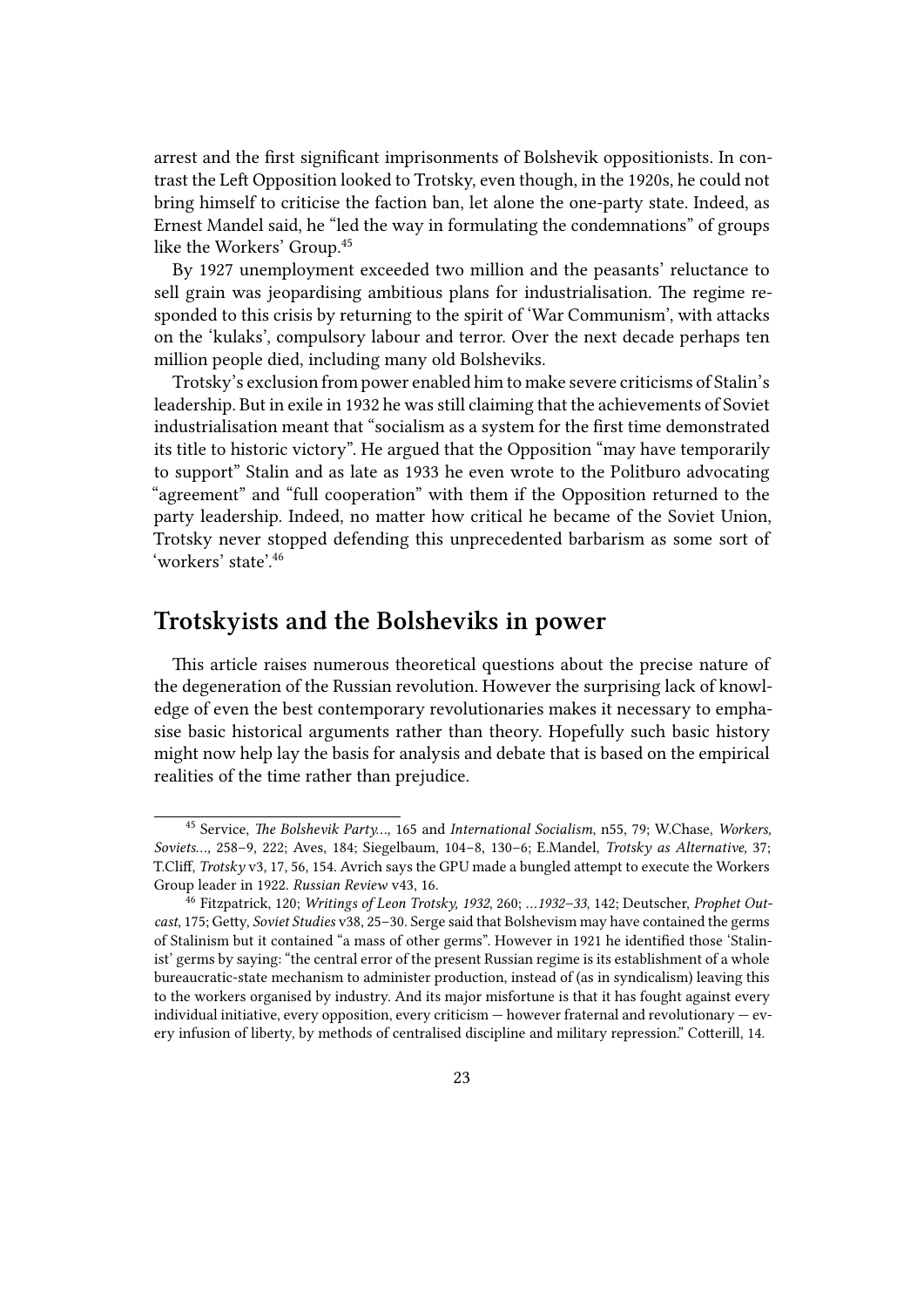Two major themes should be clear. The first, usually emphasised by Trotskyists, is the extent of the economic and social crisis throughout this period, making any attempts at workers' democracy difficult in the extreme. The second, promoted by anarchists and libertarians, is the total failure of the Bolshevik leadership to encourage workers' democracy to the greatest extent that was practical in these circumstances. Failure to do this permitted workers to lose power faster than they might otherwise have done and it created a situation in which repression deprived the Soviet working class of any ability to resist the development of 'Stalinism'.

Trotskyists are right to say that a major cause of the degeneration of the revolution was its inability to spread which meant that it was crippled by objective factors such as economic backwardness, isolation and civil war. Nevertheless they are wrong to advocate a rigid determinism, minimising ideological factors. This is especially the case when at every stage of the bureaucratisation of the regime there were vocal critics within the Bolshevik party itself who proposed alternative policies that might have slowed this process.

Even if the appalling conditions of the civil war justified their policies then, they cannot excuse the repression both before and after the war. Of course Trotskyists could argue that the civil war and economic collapse started in 1917 so Lenin's attitudes were justified from the beginning. But soviet democracy withstood the crises of 1917 and then expanded sufficiently to make a revolution in October. So it must have had the potential to survive the threats of 1918 better than it did, especially as it was supposedly holding state power.

The civil war also cannot be used to excuse the Bolshevik leaders' lack of regret about their use of repression. For instance, although Lenin described the NEP as a 'defeat', at no stage did he describe the suppression of soviet democracy and workers' control in such language. Indeed the Bolsheviks even called their civil war policies "communist" although they were obviously the antithesis of genuine communism.

It is easy to criticise with the benefit of hindsight. However there is something very disturbing about the fact that Trotskyists still claim that the Bolsheviks were acting as communists after 1918 when they were clearly acting more as agents of the degeneration of the revolution. Material conditions did limit everything at this time but this includes Lenin and Trotsky's ideas so their applicability eighty years later is surely also severely limited.

Effectively many Trotskyists are arguing that, if it is necessary, Marx's insistence on "self-emancipation" and a democratic workers' republic can be postponed provided people like Lenin and Trotsky run the 'workers' state' and raise the red flag for international revolution. Yet for the Bolsheviks to suppress the Russian working class — on behalf of a world working class that has no say in this policy — contradicts any concept of proletarian self-emancipation. Workers will never be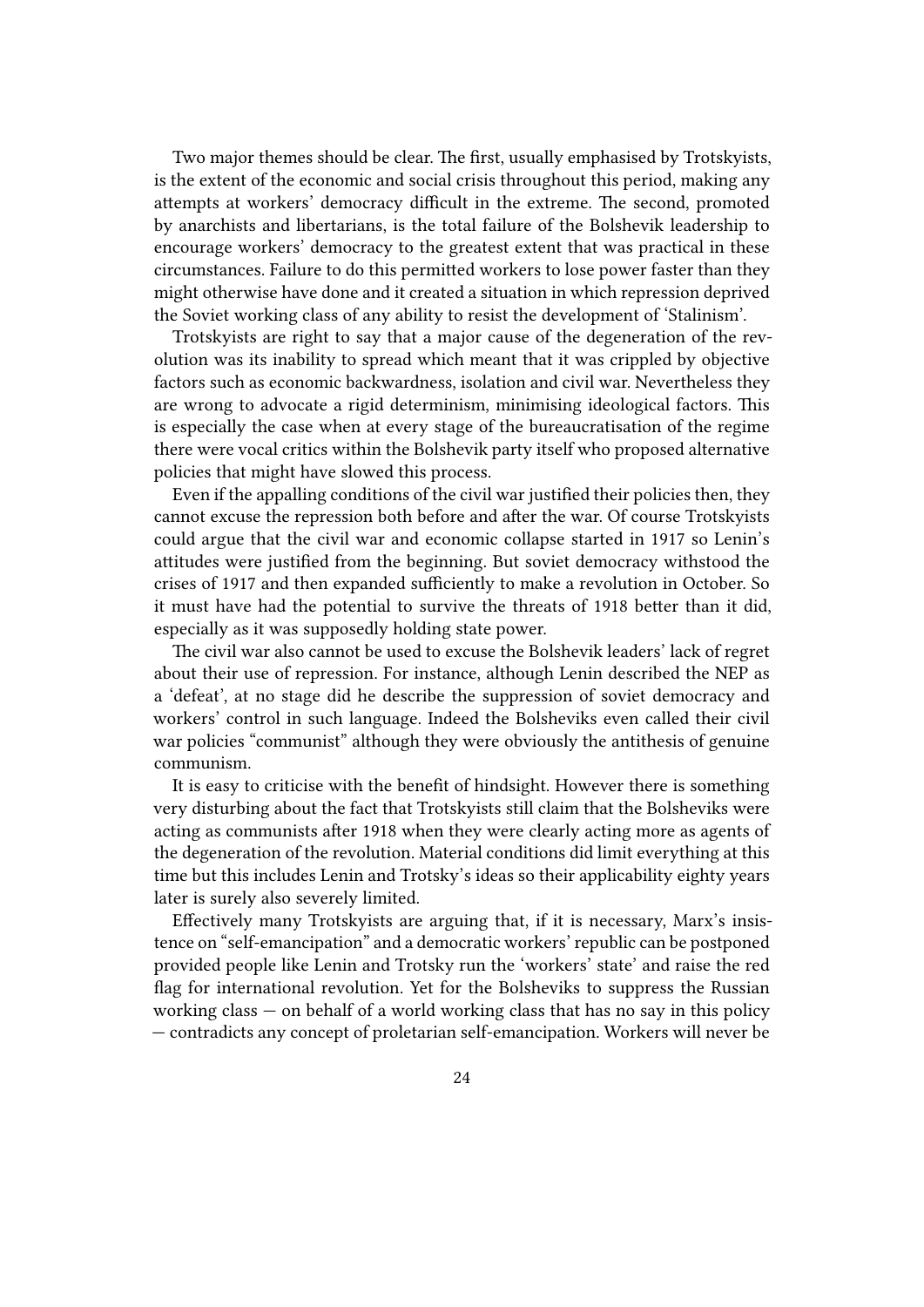inspired by a Marxism that offers the possibility of state subjugation in a 'holding operation' until the whole world has had a revolution. This argument also assumes that Lenin's internationalism could have remained intact while the revolution degenerated all around him. But future writing will show that his internationalism was compromised not long after October.

Some Trotskyists do have criticisms of a number of Bolshevik policies, such as the post-war restrictions on soviet democracy. However none of them are willing to stray too far from Trotsky's own reservations which he only really voiced when he had lost power. Their lack of appreciation of what might be valuable in the Bolshevik tradition is shown by the fact that no Trotskyist organisation today allows the range of views that coexisted in the Bolshevik party even during the civil war. Besides, considering the extent of the repression resorted to by Lenin's regime, the priority is not to criticise individual policies but to try and work out how revolutionaries could have avoided getting into this appalling situation in the first place.

If the Bolsheviks had respected workers' democracy they may well have lost power. Nevertheless this would have been a gamble, like the October revolution, that they would have been right to take, one that in itself would have restored some of the party's popularity. It would also have had more chance of success than Trotsky's bureaucratic attempts to prevent Stalin's dictatorship. Even if the gamble had failed, the outcome could not have been worse than 'Stalinism', which not only slaughtered millions, but did so in the name of communism and so stifled the prospects for revolution world-wide for the rest of the century. Furthermore some of the revolutionary consciousness of the Russian working class might have survived a capitalist restoration, whereas 'Stalinism' totally destroyed it.

The only real problem with this argument is that it marginalises the role of the working class by emphasising the choices the Bolshevik leaders could have made. These choices were limited, in part, by the limitations of the whole Bolshevik approach; for instance even the Workers' Opposition joined the suppression of Kronstadt.

Trotskyists could use such examples to defend Lenin on the grounds that even his critics agreed with him on the need for repression. However it seems better to use them to reveal more fundamental limitations in the whole ideology and practice of 20<sup>th</sup> century revolutionary socialism, whether anarchist or Marxist. This politics was always constrained by the requirement to develop the productive forces. As Goodey shows, the factory committees were just as keen on this 'productivism' as Lenin and simply making this sort of socialism more democratic, as Farber and Sirianni suggest, is insufficient as an alternative. On the other hand revolutionary Russia would have had to develop industrial production, an ideal communist society was obviously not an immediate possibility.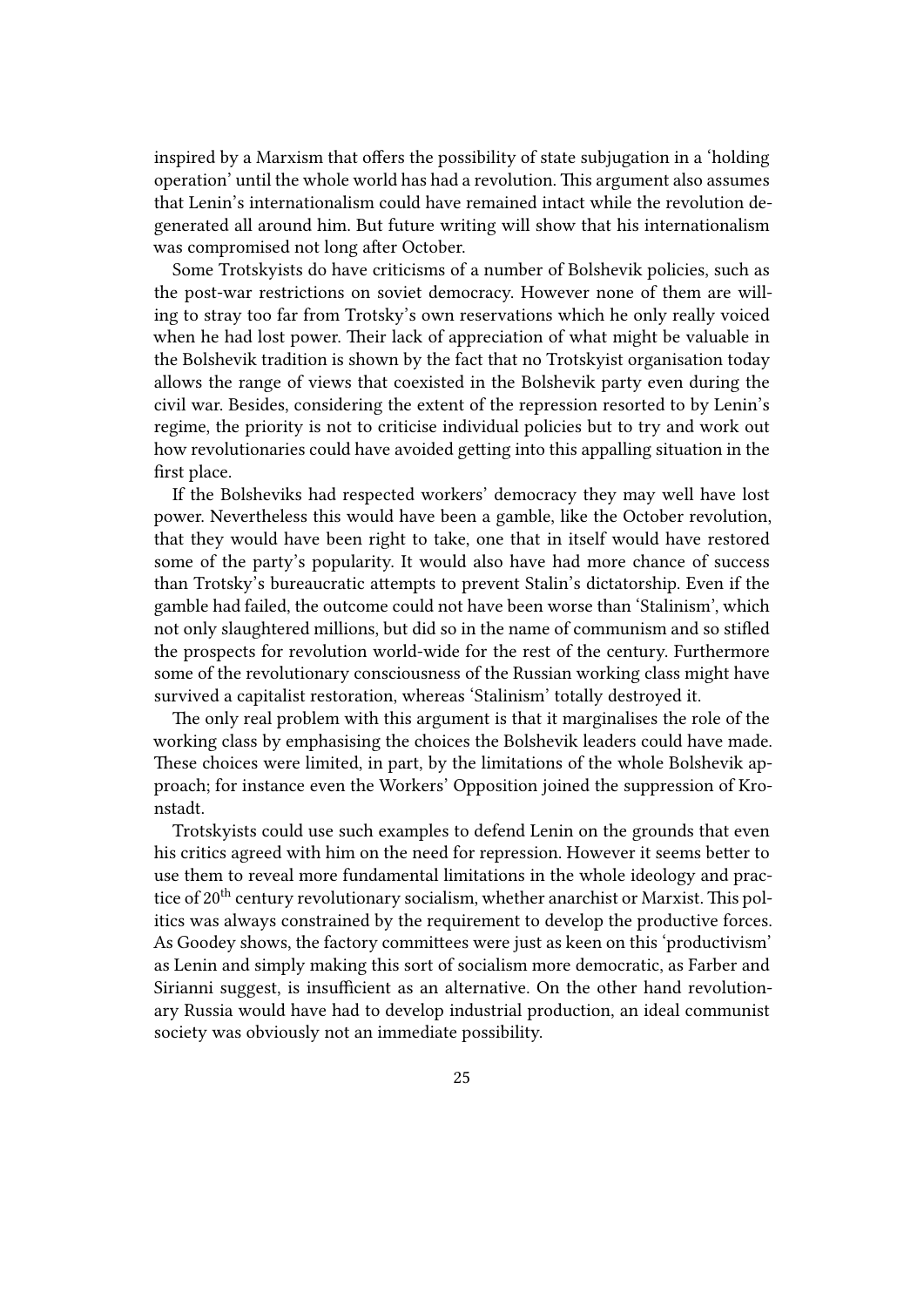In the end perhaps the most interesting aspect of this whole issue is why so many Marxists who claim to believe in workers' self-emancipation defend a politics that effectively denies it. One reason is that neither anarchists nor libertarian communists have succeeded in fully developing a critique that could lead to a practical alternative to the top down approach of the Bolsheviks. Without revolution in the West the Russian revolution was doomed to fail. But unless the revolutionary left can develop a coherent self-emancipatory politics that fully dissociates itself from its horrific degeneration the working class will, rightly, continue to reject our ideas. I hope to discuss such a politics in future writing. (See the article: 'Is Revolution Back on the Agenda' libcom.org) $47$ 

<sup>&</sup>lt;sup>47</sup> My selective use of recent social history does not do full justice to this work and this should be read directly to get a better idea of the period.